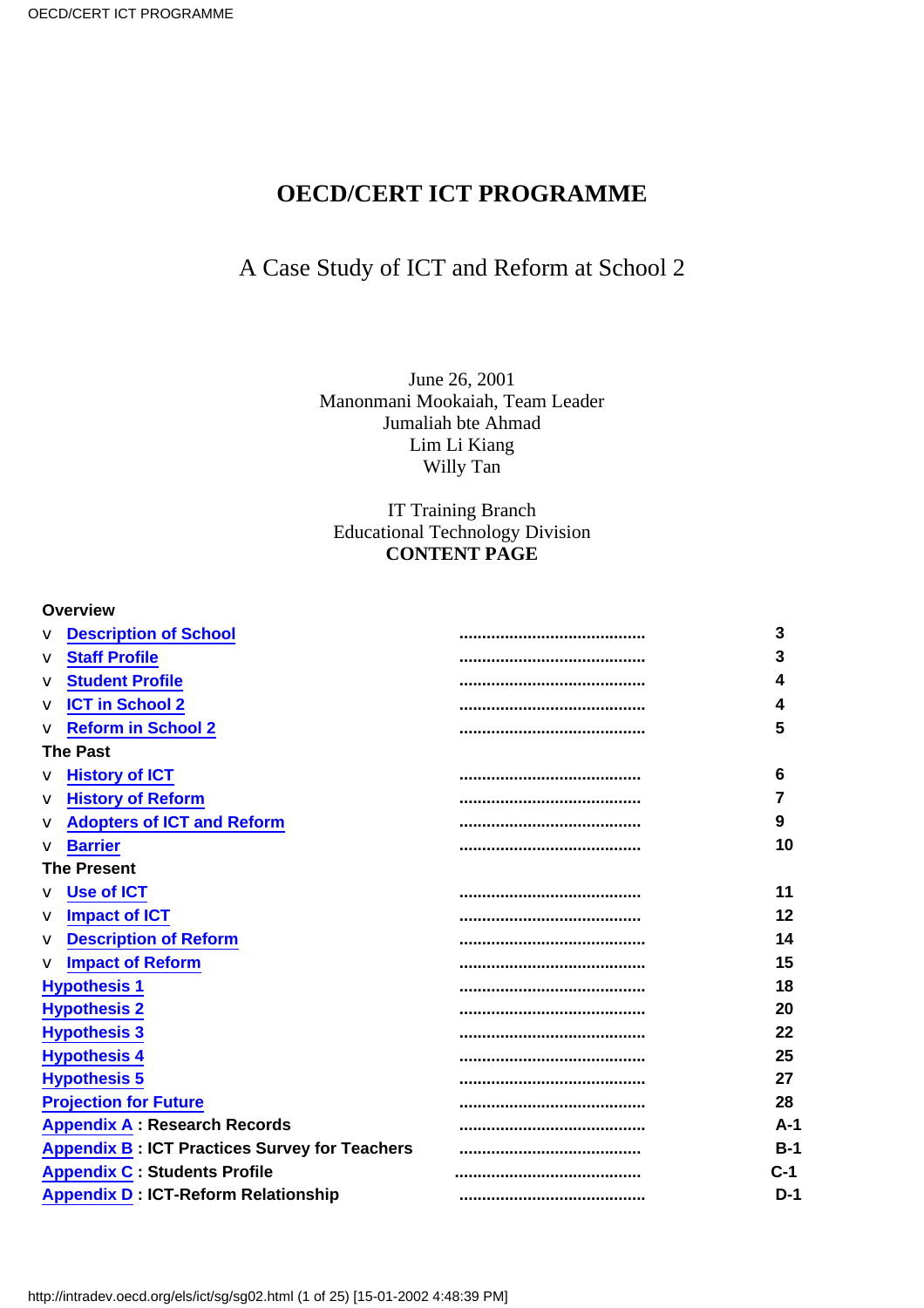| <b>Appendix E: Implementation Status of</b> | F-1   |
|---------------------------------------------|-------|
| <b>CTA System</b>                           |       |
| <b>Appendix F: Performance Statistics</b>   | $F-1$ |

#### **Overview**

Description of School

<span id="page-1-0"></span>**1. School 2 was established in 1963 as a private institution. In 1968, under an act of Parliament, it was given a new lease of life as a public institution. The campus is spread over 35.4 hectares of suburban land located in central Singapore. There are 14 academic departments and 11 supporting centres, including Advanced IT Application Centre, Computer Centre, Computer-Based Learning Centre (CBLC) and Continuing Education Centre.**

**2. School 2 offers over 20 business-related and technology-based diploma programs. In addition, part-time, specialist and advanced diploma programs are offered. To stay ahead and produce graduates who are well equipped for the workplace, School 2 continuously encourages new and innovative approaches in teaching**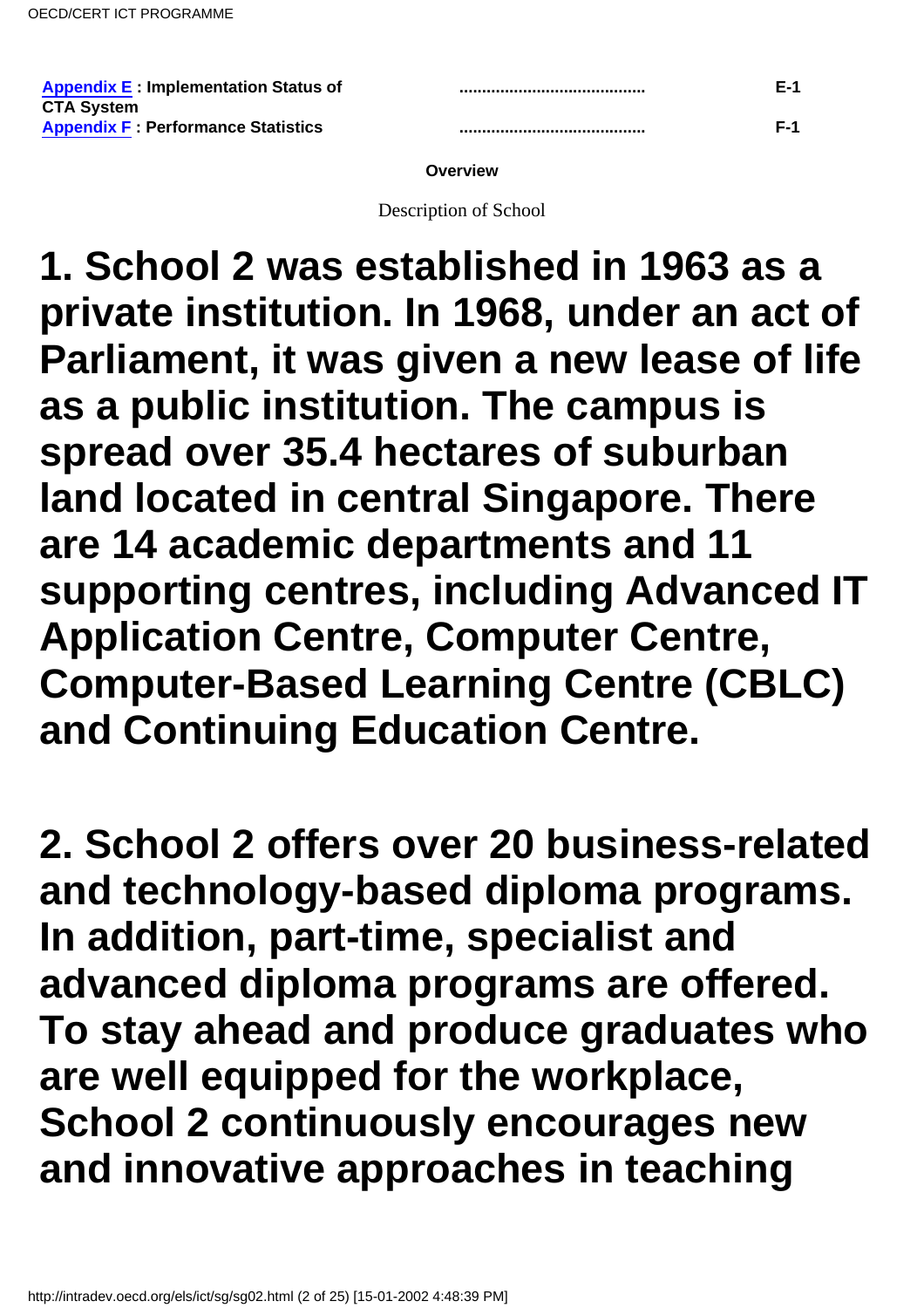# **methods and curriculum.**

**Staff Profile**

<span id="page-2-0"></span>**3. School 2 has a staff strength of about 800. The academic management team includes the Principal, 3 Deputy Principals, Director of Institute of Professional Development (IPD) and 14 Heads of Departments/Academic (HODs). According to the ICT Practices Survey for Teachers conducted in December 2000 through a sampling of lecturers drawn from all departments, most staff are comfortable with the following use of ICT : write a paper (96%), search for information on the World Wide Web (90%), send and receive email (97%) and present information (93%). 82% of them rate their ability in the use of computers as good. (See Appendix B : ICT Practices Survey for Teachers)**

<span id="page-2-1"></span>**Students Profile**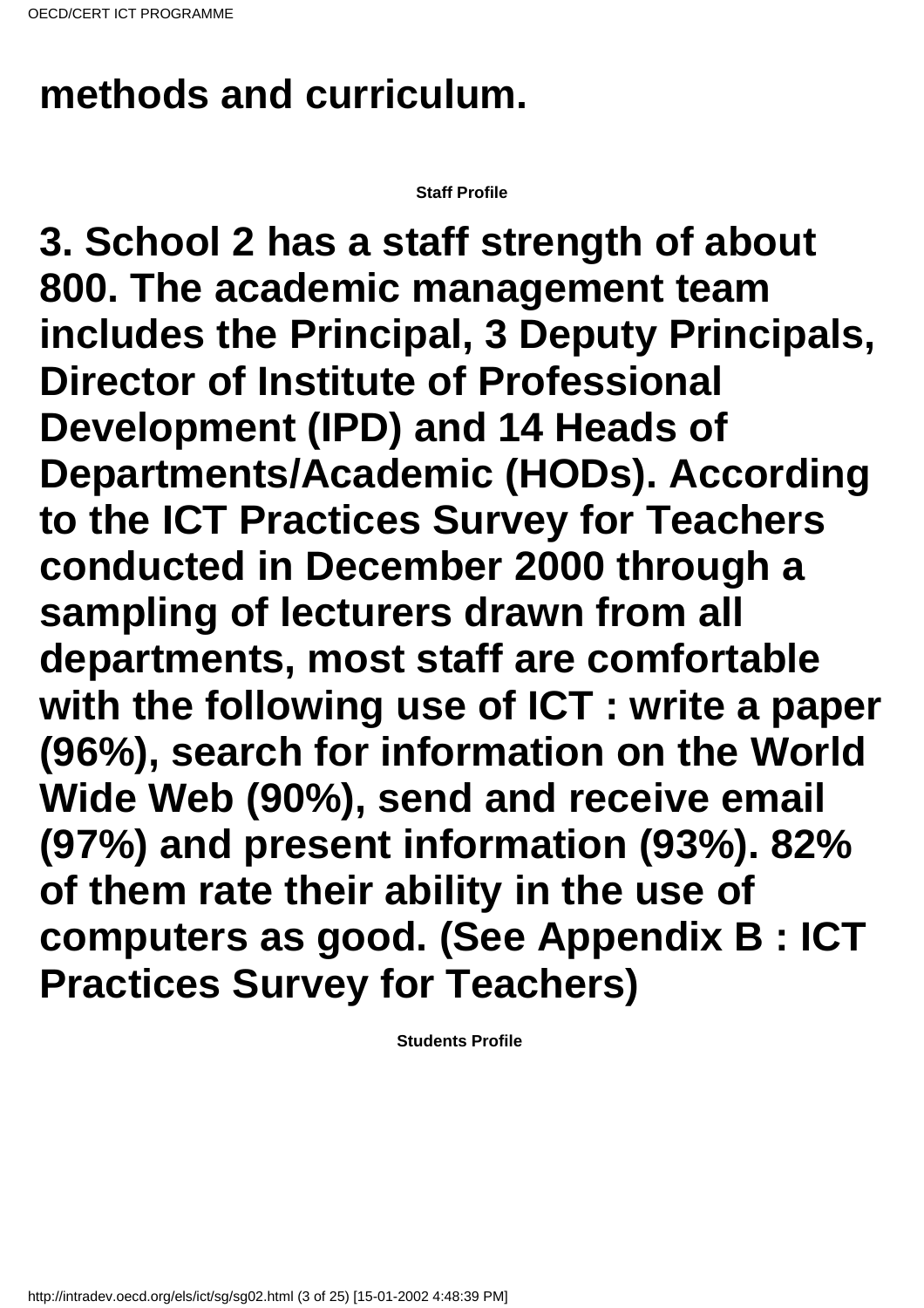# **4. >From an initial intake of 116 students in 1968, the student population reached 14,378 in 2000. Statistics showed that 50% of students surveyed in 2000 came from middle-income families staying in 4 or 5-room flat. (see Appendix C : Students Profile).**

### ICT in School 2

- <span id="page-3-0"></span>1. In 1997, School 2 launched a 5-year Multimedia Education Master Plan 1997 2002 with a mission to enable effective use of Information Technology, the Internet and multimedia for teaching and learning. The Master Plan recommended that teaching and learning resources be developed in tandem to achieve the following goals  $1$ :
- 2. Goal 1 (Multimedia Learning): To achieve 100% student participation in the use of Multimedia Technologies in learning within 5 years.
- 3. Goal 2 (Multimedia Teaching) : To achieve full staff participation in using Multimedia Technologies in teaching within 5 years.
- Goal 3 (Multimedia Resources) : To address issues on organisation, production resources and 4. infrastructure that are needed to support the above two goals.

# **These goals aim to steer School 2 towards the vision of ONE community. A campus-wide network named SCHOOL 2-Net was set up to achieve these vision and goals.**

### Reform in School 2

<span id="page-3-1"></span>**6. One of the initiatives under the Multimedia Education Master Plan 1997-2002 is SCHOOL 2-ONE; an umbrella term coined to cover information technology initiatives for teaching and learning in School 2. The reform, SCHOOL 2-ONE, seeks to realise the vision of ubiquitous computing with learning taking place anytime, anywhere. SCHOOL 2-ONE aimed to provide a modern, more efficient and effective teaching and learning environment using the Internet technology with the following objectives1:**

v **Develop life-long habit of independent and active learning and creative thinking.**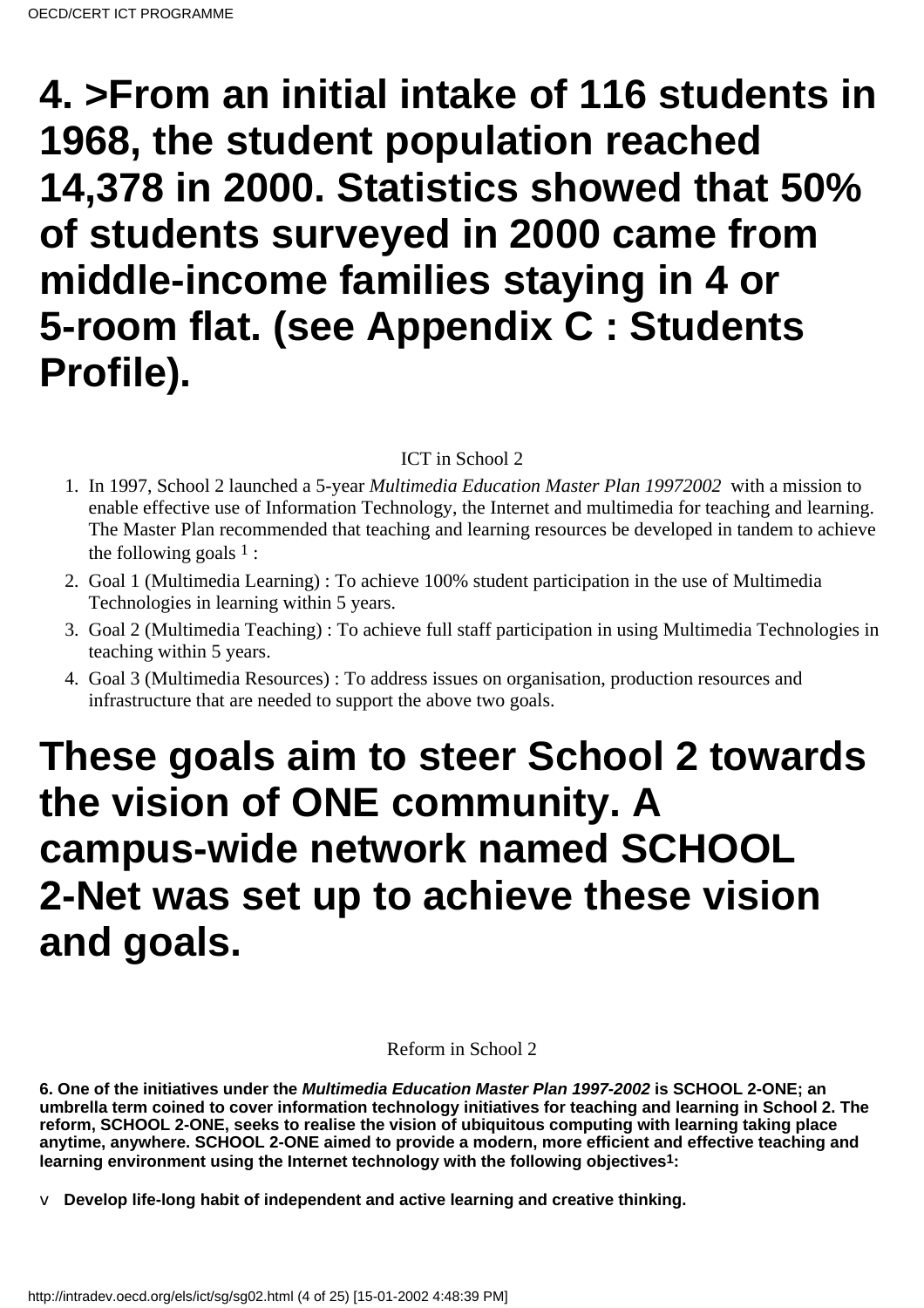- 1. Reduce staff marking and administrative load, eliminating Supplementary Examinations.
- 2. Increase graduate output through minimising attrition.
- 3. Create a wireless mobile computing environment to foster pervasive use of IT.

# **Our study at School 2 focused on two components of SCHOOL 2-ONE - Computerised Tutoring and Assessment (CTA) system and Mobile Computing programme.**

**8. Mobile Computing programme aims to create an environment whereby learning can take place anytime, anywhere. With notebook computers, students will be able to access the SCHOOL 2-Net and the Internet through strategically located access points within the campus. Mobile Computing programme serves to ease the resource constraints on the SCHOOL 2-ONE laboratory operations and to create ubiquitous use of ICT for education both within and outside campus.**

**<sup>7.</sup> Computerised Tutoring and Assessment (CTA) system is a learning environment using web-based technologies. The system aims to guide and monitor students online during supervised tutorial classes and unsupervised self-study periods. The Computerised Tutoring component is a self-paced, self-accessed multimedia learning program which supplements the tutorial classes for difficult examinable modules. In the Computerised Assessment component, students answer questions generated from question banks. These answers are graded automatically by the system.**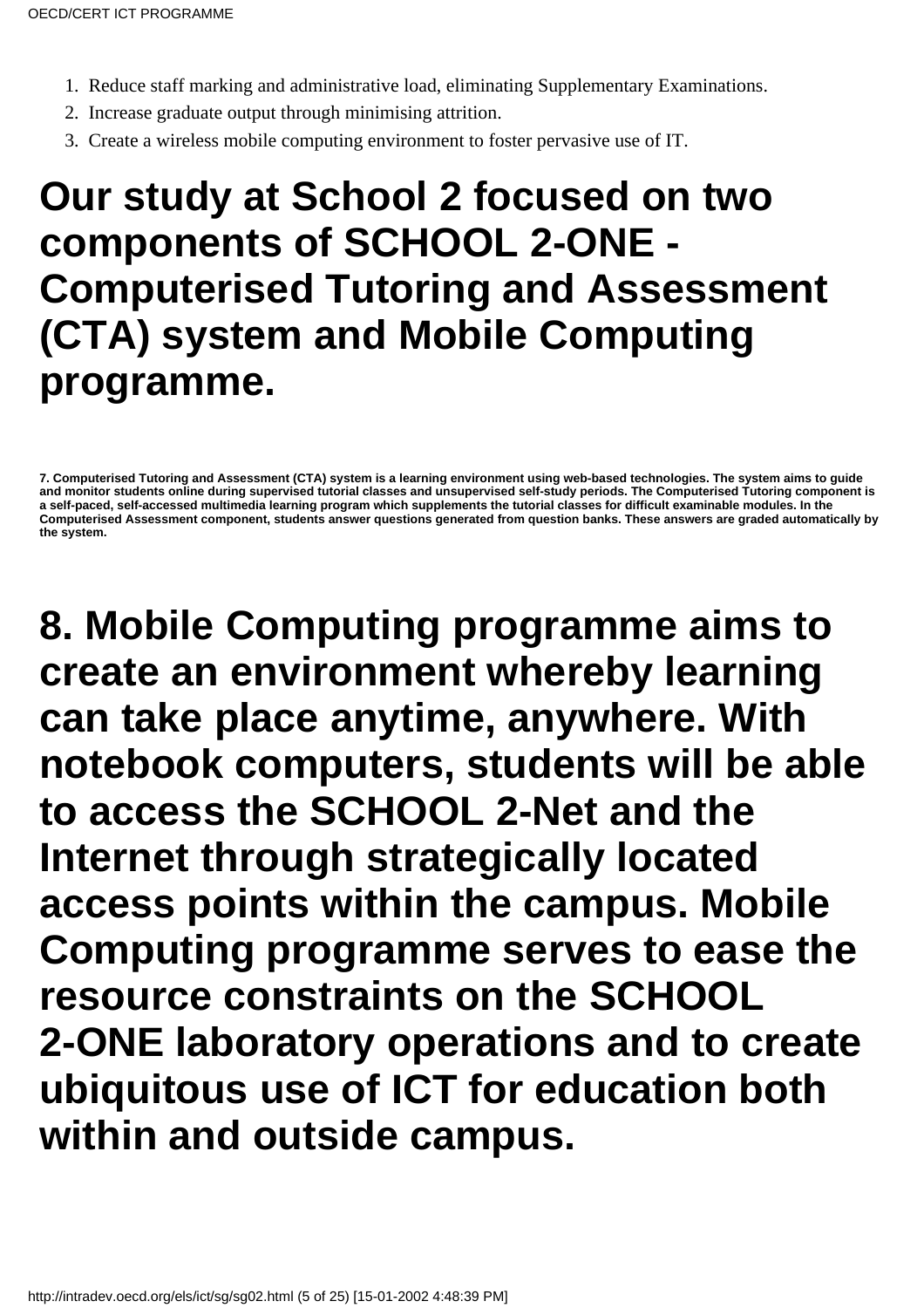# **The Past**

## **History of ICT**

<span id="page-5-0"></span>**9. School 2 anticipated that the development of ICT, electronic communication and electronic commerce through the Internet would radically change education and realised the need to strategise itself competitively.**

**10. In November 1996, the Multimedia Steering Committee, chaired by the Head of Maths and Science Centre (MSC) and made up of representatives from all academic departments and support centres, mapped the 5-year Multimedia Education Master Plan 19972002 to enable effective use of ICT, Internet and Multimedia for teaching and learning. To achieve this mission, the goals of empowering 100% of the students with core ICT skills for learning, empowering all staff in the use of multimedia for teaching and preparing the organisation and infrastructure support were formed.**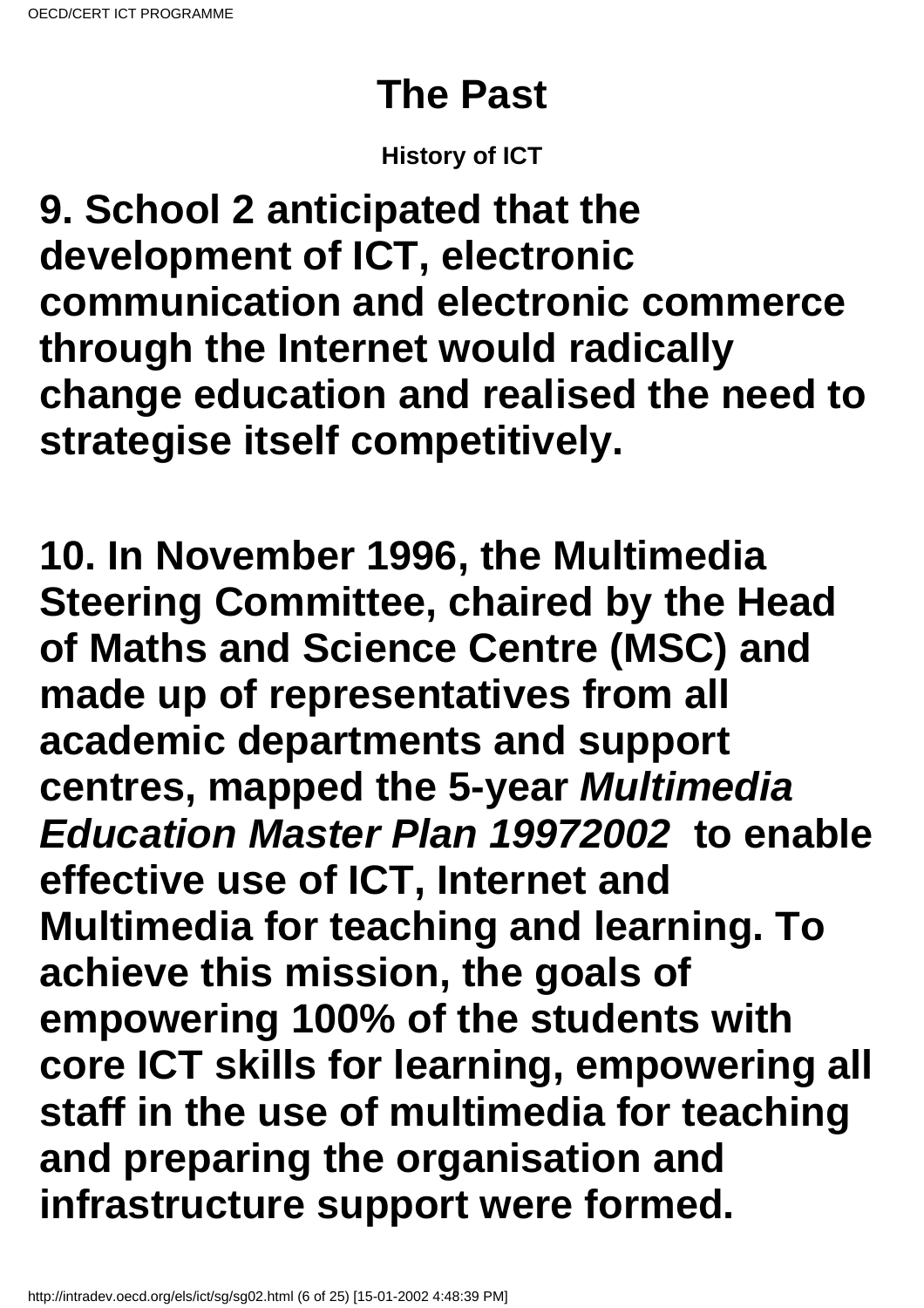**11. To realise the three goals, three Multimedia Sub-Committees (Learning, Teaching, and Production) were tasked to map out the action plans each working towards a goal. These action plans include development of multimedia learning programmes, computerised tutoring and assessment system, re-training of staff in handling multimedia teaching, computerised management system and mobile computing. A fourth group, Multimedia Technology Sub-Committee, focuses on organisational, technology and infrastructure issues that need to be addressed in considering and implementing multimedia education in School 2. (Refer to Appendix D for graphical representations)**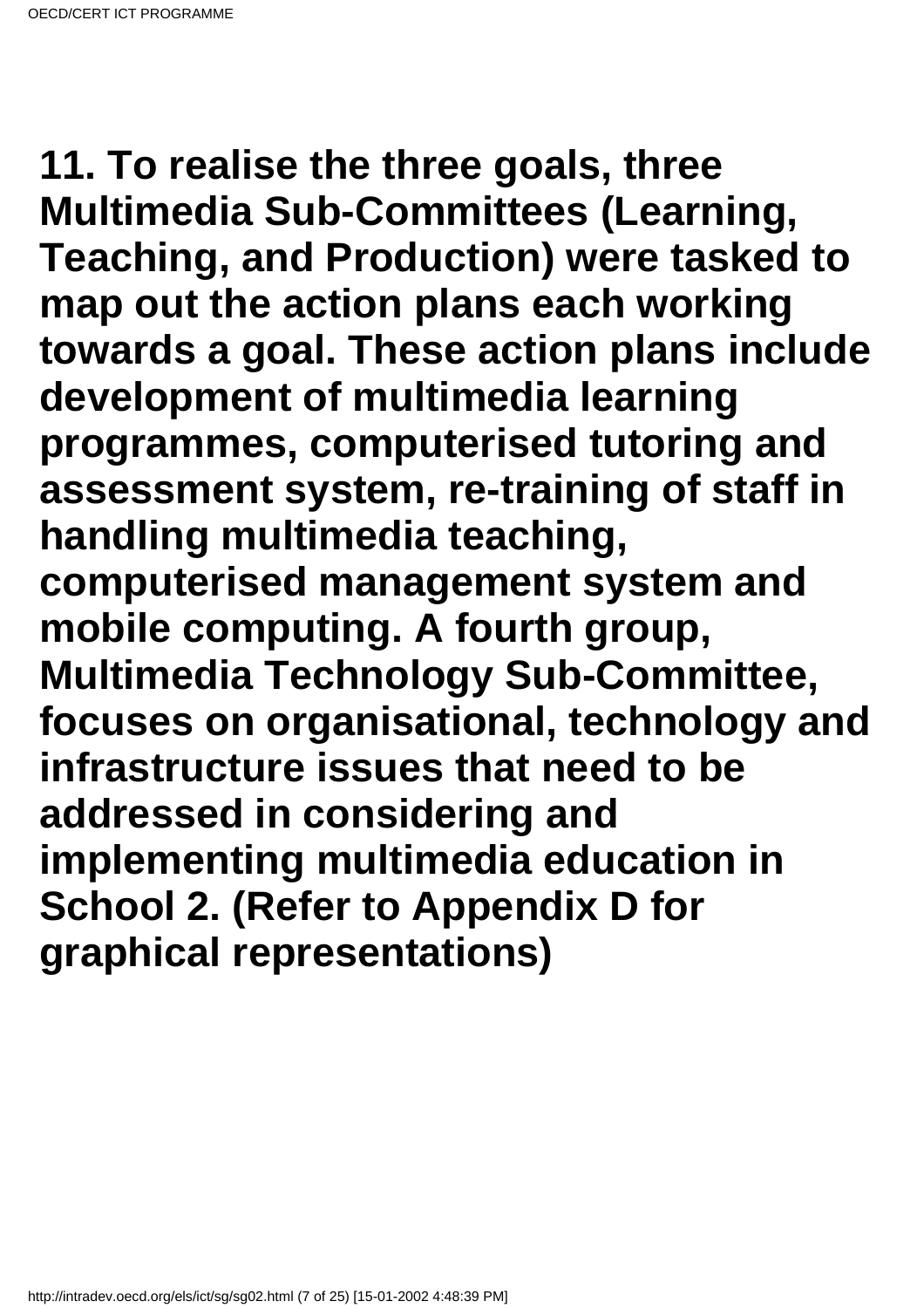## **12. A centralised body called the Information Technology Coordination Committee (ITCC) was set up to coordinate the various sub-committees. Problems and issues faced across these sub-committees would be surfaced and sorted out by ITCC.**

### **History of Reform**

<span id="page-7-0"></span>**13. In July 1995, the Mathematics and Science Centre piloted online Mathematics tutorial system involving 6 laboratories serving about 2000 students. Other computer-aided instruction (CAI) projects like SCHOOL 2-Maths & Tutor-Me were also launched. These projects found that a self-paced and self-access learning platform was effective in dealing with the learning difficulties of weak or unmotivated students3. The findings led to the conceptualisation of the Computerised Tutoring and Assessment (CTA) system by the Multimedia Learning Sub-Committee. The implementation was formalised as an initiative under the SCHOOL 2-ONE.**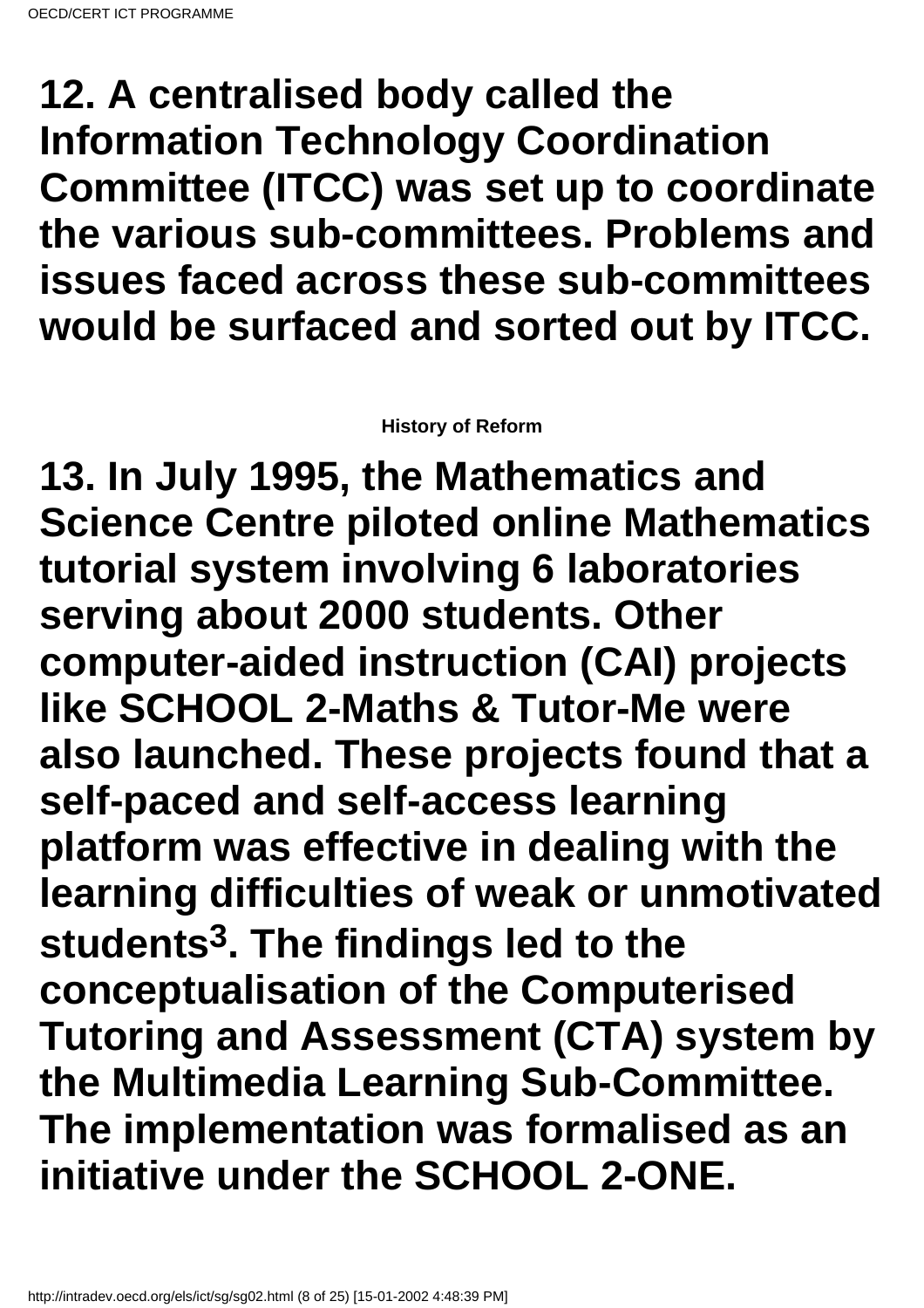**14. In March 1997, the development effort focussed on creating a hybrid version of the CTA system by extending the existing window-based tutoring software with a new database and Web-based management information software. It was used for 5 pilot examinable modules chosen by 5 participating departments. A Web version of CTA was developed for full implementation. 8 phases were mapped from Jan 1998 to Jan 2005 to implement the tutoring and assessment system progressively by semester. 12 examinable modules and 9 tutorial modules were implemented during Phase I in 1998. By Phase III in 2000, the modules implemented increased to 133 examinable modules and 74 tutorial modules. It was targeted to implement computerised assessment for all examinable modules (estimated at 400 modules) by year 2005 and to selectively implement computerised tutoring for about 25% of the examinable modules. (See Appendix E for Implementation Phases)**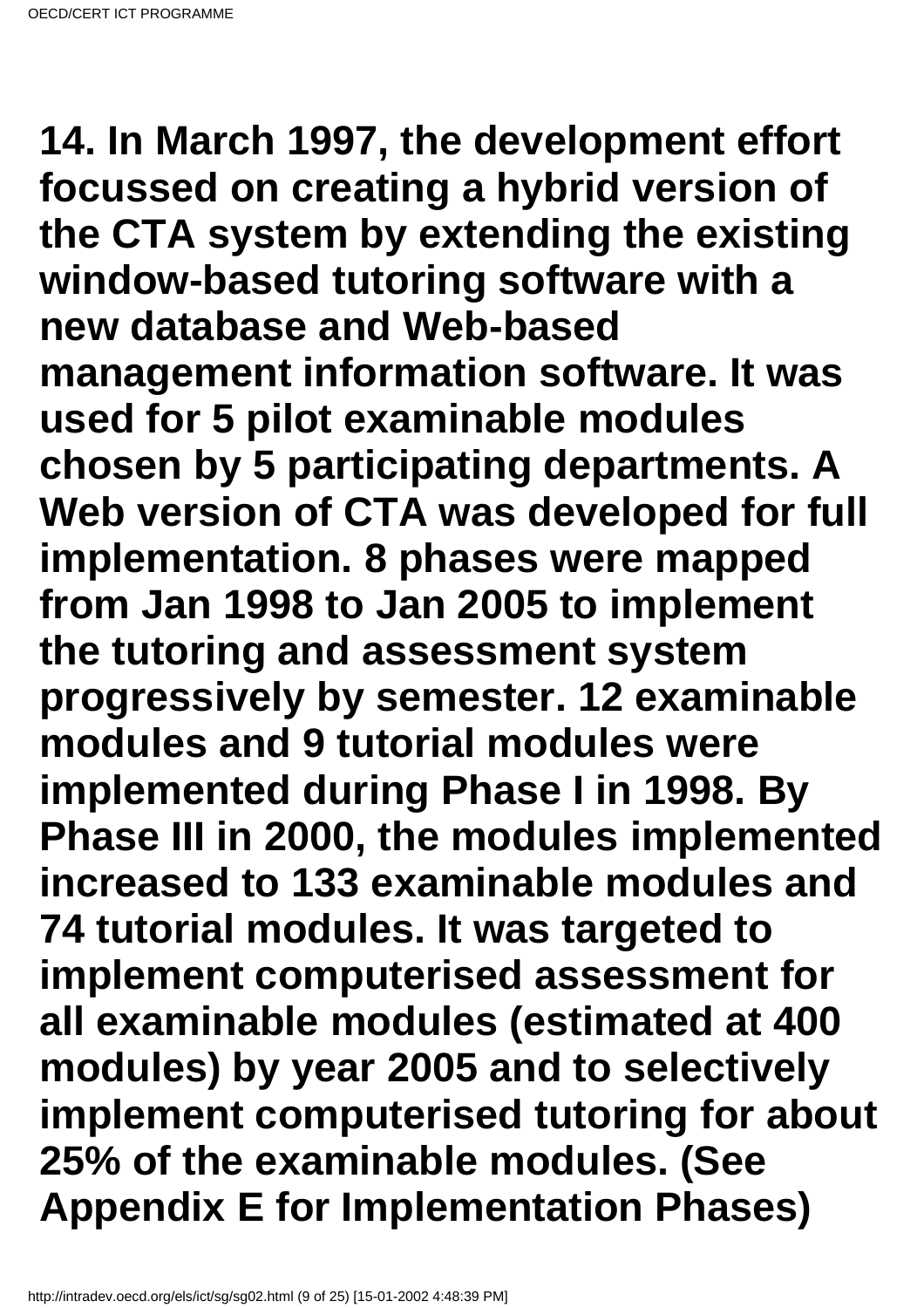**15. Mobile Computing programme was rolled out progressively in parallel with the CTA system. The Accountancy Department was selected to pilot the Mobile Computing Programme because ICT was already being used extensively by their staff who had business background. During the pilot phase, the school provided notebook computers to all first-year students. Subsequently, all future first-year students were required to purchase a notebook computer. During the implementation of Mobile Computing programme, the management also provided schemes to help students with financial problems (family income below S\$1500) to pay for notebook computers or lease notebook computers from the school at a nominal fee of S\$60 per semester. It was targeted to complete by 2005 extending to the whole campus population.**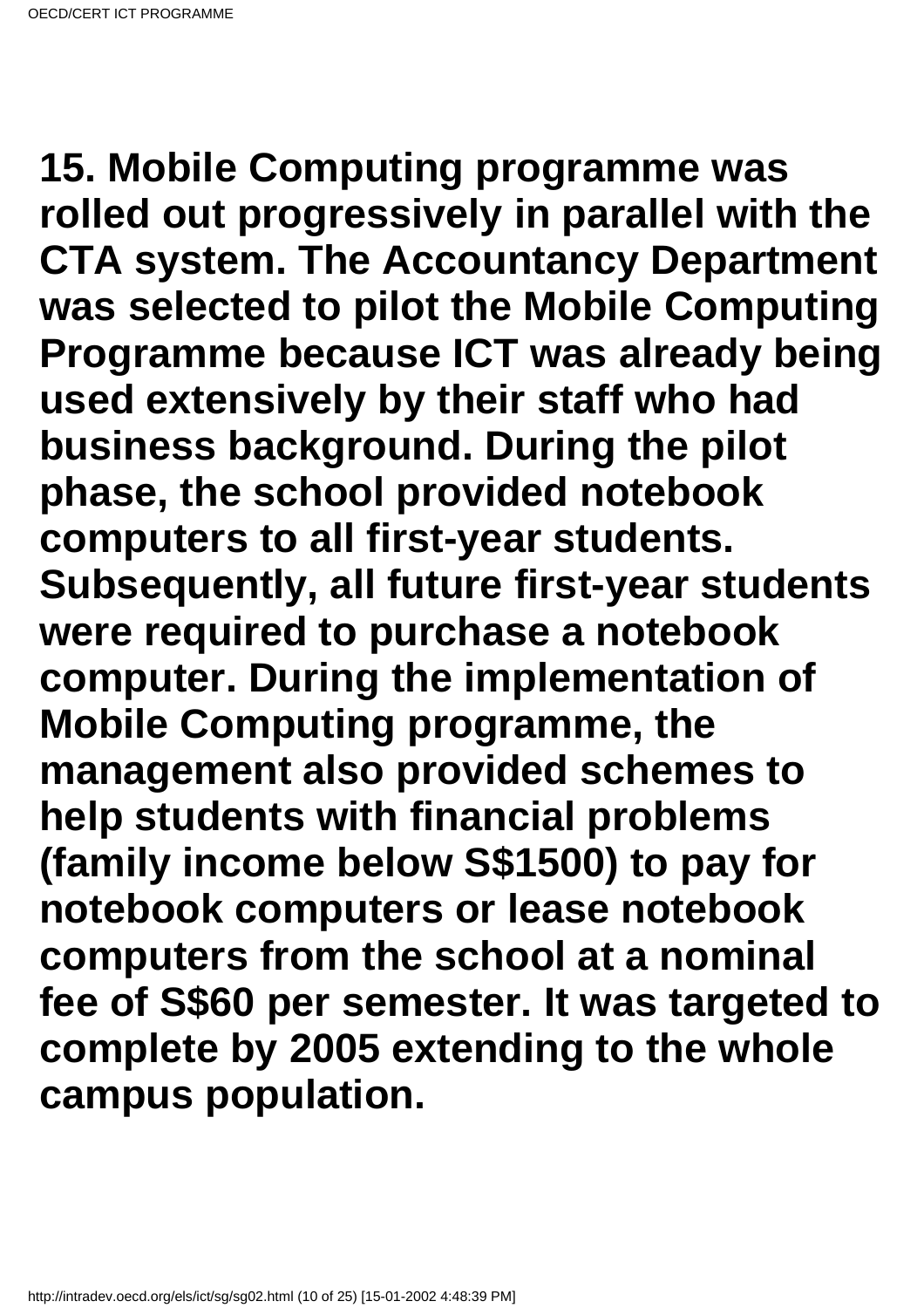**16. Most staff interviewed agreed that the reform was greatly supported by the top management. Strong support committees were put in place to help different departments to embark on the reform. According to Admin 3, we have top level support in the sense that the management are very conscious of the importance of ICT. (21 Nov 2000) The estimated cost of the reform was about \$5 million. The management also sought additional funding from the Ministry of Education, TOTE Board4 and other sources of funding. Admin 2 also commented, ...the top management because they have the vision...have been very supportive in providing funds to ensure that departments can move in this direction... (8 Jan 2001) All staff was provided with an email account and personal computer or notebook computer each.**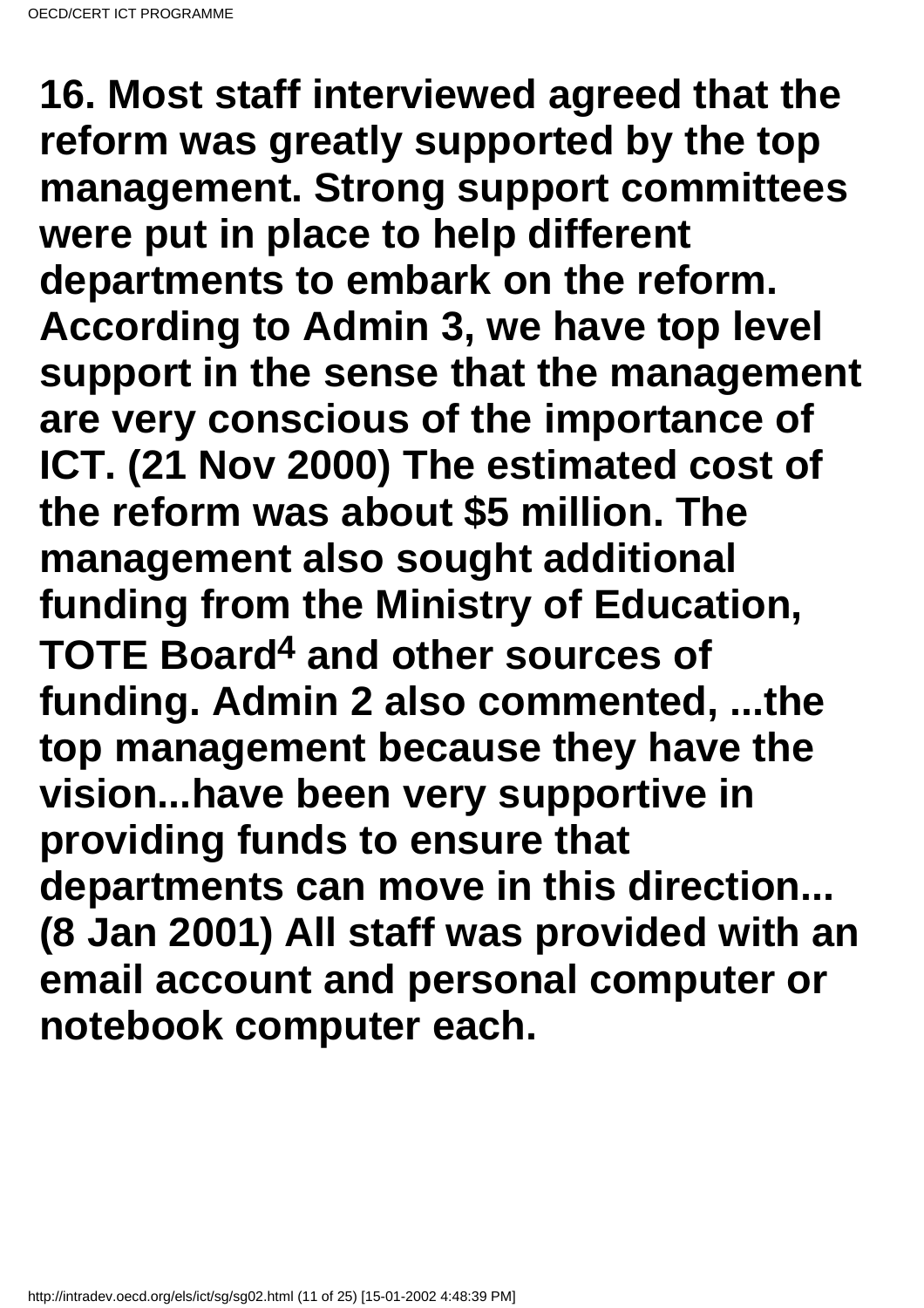**17. Briefing and training were provided for whenever new initiatives were rolled out. As mentioned by Admin 4, The support for training was good. (13 Dec 2000) For example, lecturers who devised questions for the question bank in the CTA system attended a refresher course on design of instructional objectives and the writing of test items. Independent item-review committees were set up to evaluate test items for content, wording, typo-errors and relevance to the instructional objectives. An analysis team would analyse the test items based on students comments and performance. Test items would then be fine-tuned.**

Adopters of ICT and Reform

<span id="page-11-0"></span>1. About 70 75 % of the courses conducted in School 2 are technology courses (e.g. Electrical/Civil/Computer Engineering, Multimedia Computing, Information Technology). These staff have ICT background already. As Admin 3 commented, ICT is a given (21 Nov 2000). There were pockets of people from Mechanical Engineering and Maths & Science Centre (MSC) trying out computerised-aided instruction (CAI) projects even before the launch of the Multimedia Master Plan. These groups of people were self-driven, adventurous, IT savvy and are willing to take risks (8 Jan 2001) as described by Admin 2. Most of the staff from these departments used ICT as part of their normal teaching duties.

### **Barriers**

<span id="page-11-1"></span>1. However, some staff resisted the reform. These staff were mostly not trained in ICT and they were older and did not use computers for their everyday work (21 Nov 2000) as commented by one of the administrator. According to another administrator, some staff were very cautious and required a lot of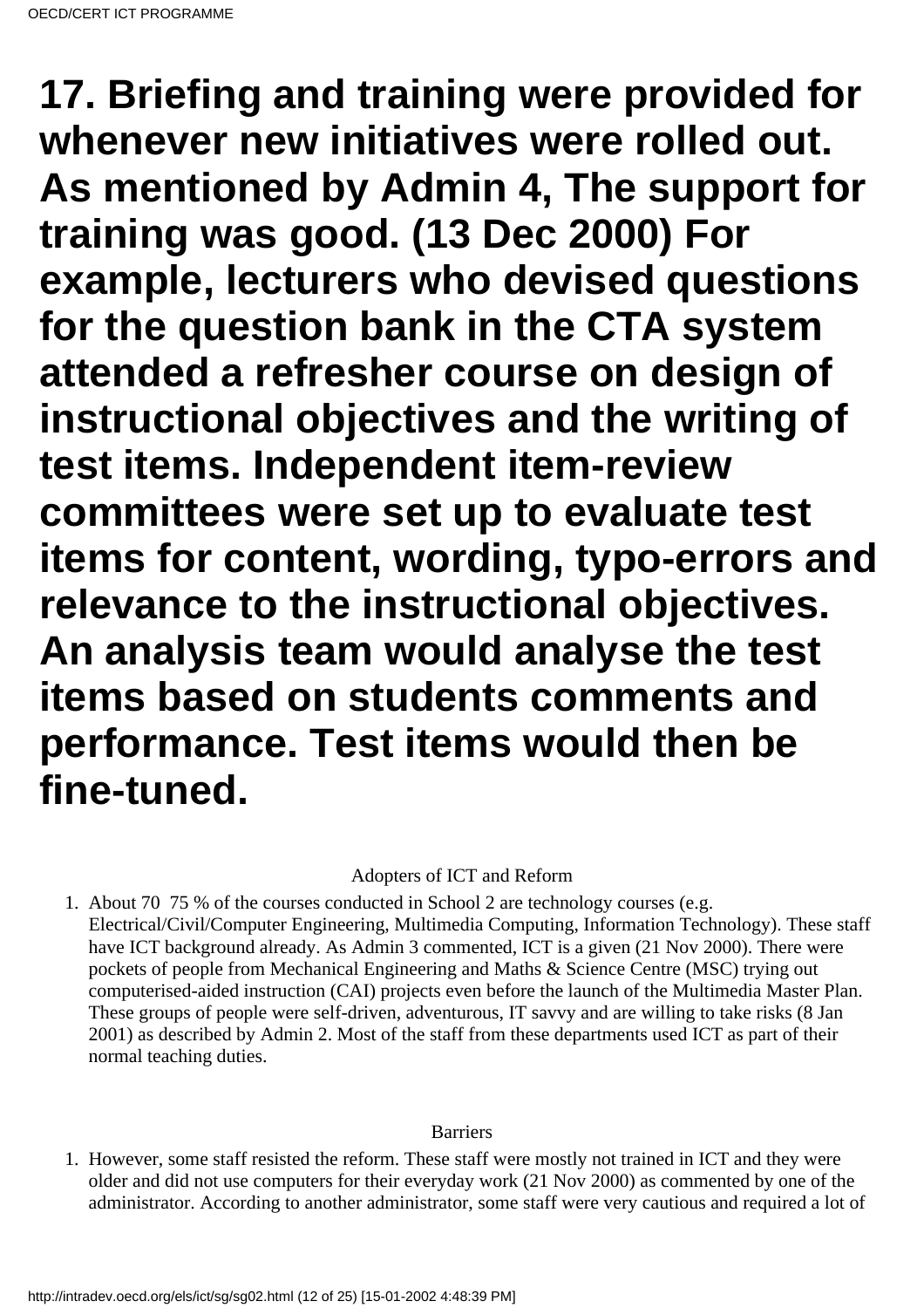convincing before embarking on the reform. Both noted that the management had to convince this group of people through the HODs, course managers and module leaders. These staff required details of the reform to be clearly spelt out. The management also shared success stories to encourage and motivate the staff. Others who resisted the reform were not convinced by the effectiveness of the CTA system. As noted by an administrator and staff member interviewed, some staff members questioned the validity of using computers for assessment. One of the staff members indicated that there was a similar system available which was developed much earlier than the CTA system and had more features. (27 Jan 2001)

20. Admin 2 mentioned that CTA required a lot of time on the part of the teaching staff to put up their items, to design their items, to develop and computerised their materials for the tutorial...so time is actually the main factor here. (8 Jan 2001) From the staff s perspective, time is required to develop very good package...it s not easy. (SM3, 27 Jan 2001)

- 1. Not all the computer laboratories could be used for computerised assessment under the CTA system. Scheduling these tests was a problem for the staff due to insufficient facilities. Under SCHOOL 2-ONE, there are plans to build more computer laboratories to accommodate the heavy usage. Mobile Computing programme was another strategy to overcome this problem.
- 1. The CTA system is very dependent on the technical status of the server. As pointed out by one staff member interviewed, if the server is down or the response is very slow, then students may even be asked to come back on another occasion for the test.(SM1, 27 Jan 2001) This view is supported by the students interviewed, if there is a lot of classes having the same server....the question pop out very slow...really very slow. (Student 3, 27 Jan 2001) and this affect badly for students performance (S5, 27 Jan 2001).

### **Present**

### **Use of ICT**

- <span id="page-12-0"></span>1. Lecture notes are posted onto the SCHOOL 2 Net server and students are able to access them through a web browser. With the provision of a dialup account for every student, they are able to communicate with their peers and lecturers for queries and to submit their assignments even from home. All students in the interview agreed that we learn from there [SCHOOL 2 Net] all the notes...Power Point slides, graphics...pose our answers through the discussion data base and...comment on each other answers. (S3, 27 Jan 2001) The staff observed that the students use a lot of this [ICT] to chat with their friends and to consult their tutors...open up an avenue for them to learn. (SM1, 27 Jan 2001)
- 1. Staff use the campus system SCHOOL 2 Net for administrative purposes like applying for leave electronically, posting messages through emails as well as for academic purposes like preparing lecture notes, posting assignments and projects. As a staff member remarked, in fact, basically, all my work are done through ICT...at most I jot down some points, the rest is all computer... (SM3, 27 Jan 2001)
- 1. Training, both formal (attending conferences, seminars, postgraduate courses) and informal (lunchtime sharing) are incorporated as part of staff development. The management provided funds to conduct in-house courses, organise forums/discussions and bring in consultants to help the staff. Staff were encouraged to share their knowledge/experience during lunchtime with other staff either from the same department or different departments. As Admin 2 commented ...we have what you call lunch time seminar and we invite people who have gone on this initiative to come on board to share problems, share how they actually get themselves prepared for such initiatives, what have they done, and staff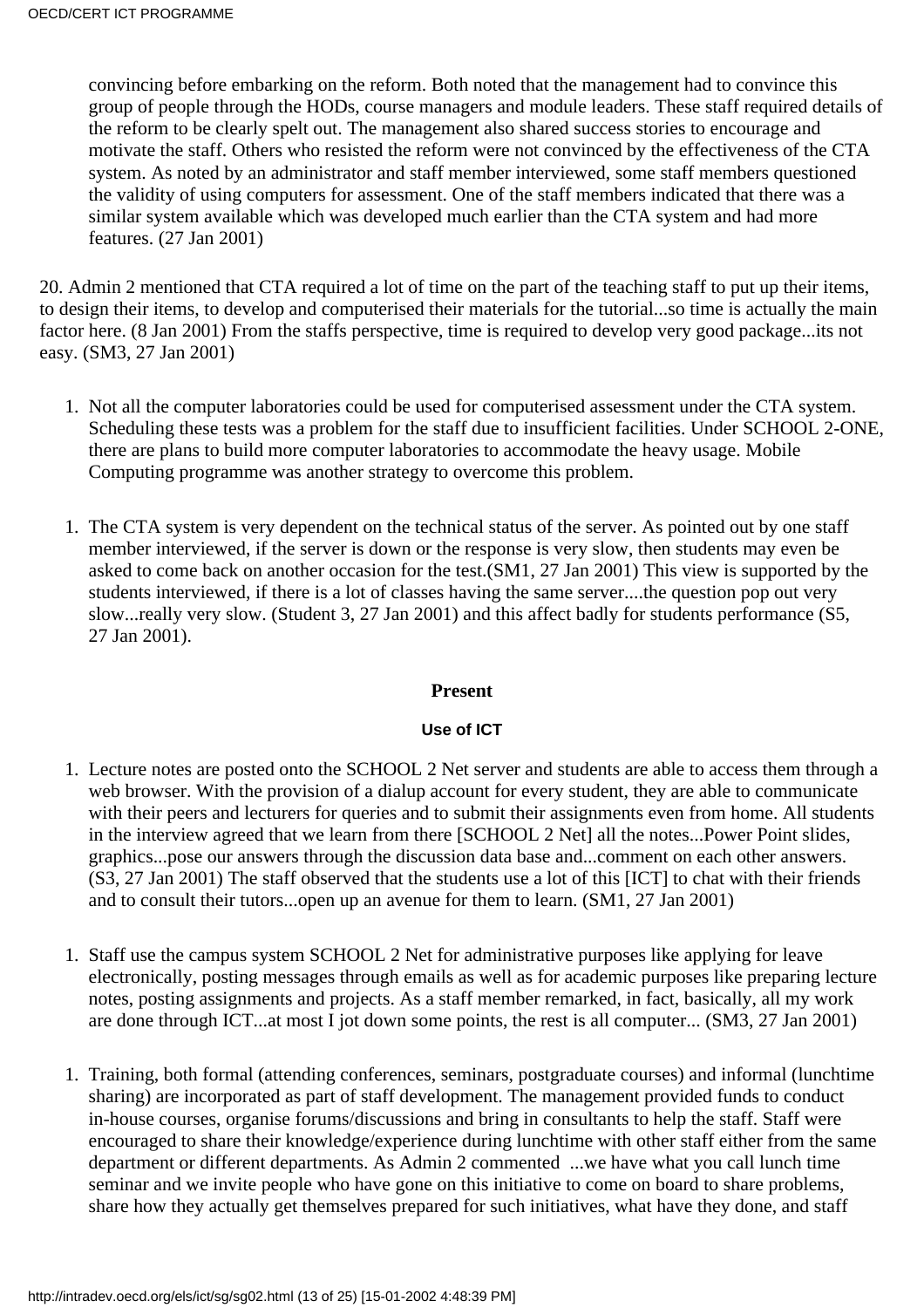attending could actually learn from them... (8 Jan 2001) Admin 3 initiated such sharing sessions during the first two years of implementation. It was evident that these sharing sessions were beneficial as more departments began to organise their own sharing sessions. According to the administrator and teacher interviewed, ...they have come up and organise their own in-house seminars...and they have even open it up to other departments... (Admin 2, 8 Jan 2001) and ...share...what they have done and then through their sharing sort of like encourage the other staff to hop on to the same thing...so it has been quite successful. (SM4, 27 Jan 2001)

### Impact of ICT

- <span id="page-13-0"></span>1. Students interviewed shared that the accessibility of lecture notes and communications with friends and lecturers is convenient and useful. As one student said, posting of lecture notes on the Internet is a very good idea because you can access it anywhere. (S7, 27 Jan 2001) Another student commented about the ease in communicating with the tutors when there are queries ...we have the assignment....email the tutor regarding the assignment...they respond quite quickly (S8, 27 Jan 2001). This impact of communication on learning was also supported by the staff interviewed. One of the staff members commented that communication with students and amongst staff has improved. (SM1, 27 Jan 2001) Another staff member added that ...students can email us easily if they have a problem or they find that there are mistakes in the notes... (SM2, 27 Jan 2001).
- 1. This communication network also encouraged group learning through discussions and consultation as noted and agreed by some students that we have to discuss projects...send details to our team leader...communicate with our group members (S6, 27 Jan 2001). Staff also shared that when we have discussion data base, the students have to put up their answers and they get feed back like comments from other group members as well as from the tutors themselves. (SM1, 27 Jan 2001)
- 1. However, some students noted that they prefer to print out lecture notes and make copies of the notes. One students elaborated this strategy, in order to cut cost [of accessing the Internet], we will just assign a person to just go in and download the notes and print out. (S4, 27 Jan 2001) Some prefer to access the Internet at campus rather than from home for a similar reason. That could also explain the heavy usage of computers in the campus.
- >From our site visits, at the canteens and meeting places for students, we observed a substantial number 1. of students (both individually and in groups) accessing the Internet, SCHOOL 2 Net and working on their assignments using notebook computers at various access points. This heavy usage of ICT in campus is also evident as students have difficulties accessing the computer laboratories even with the current access time from 8 a.m. to 9 p.m. As one staff member observed, There are a lot of students complaining that they don t have access to the computer meaning that whatever available time that they have, they would try to reach the computers to do some work. (SM2, 27 Jan 2001)

### **Description of Reform**

<span id="page-13-1"></span>**30. The CTA system, based on guided and mastery learning methodology, is embedded with the notion of continuous topical assessment and core competency test for each of the examinable modules. Content for the Tutoring component and test items for the Assessment component were created and coded by lecturers with assistance from the programmers from the various supporting centres. (Refer to Pg 1). With the implementation of CTA, School 2 has progressively eliminated the need for supplementary examinations.**

31. The Tutoring component serves to supplement difficult modules with notes, multimedia activities and trial tests so that students can learn and re-learn concepts. This free access to the content aims to encourage better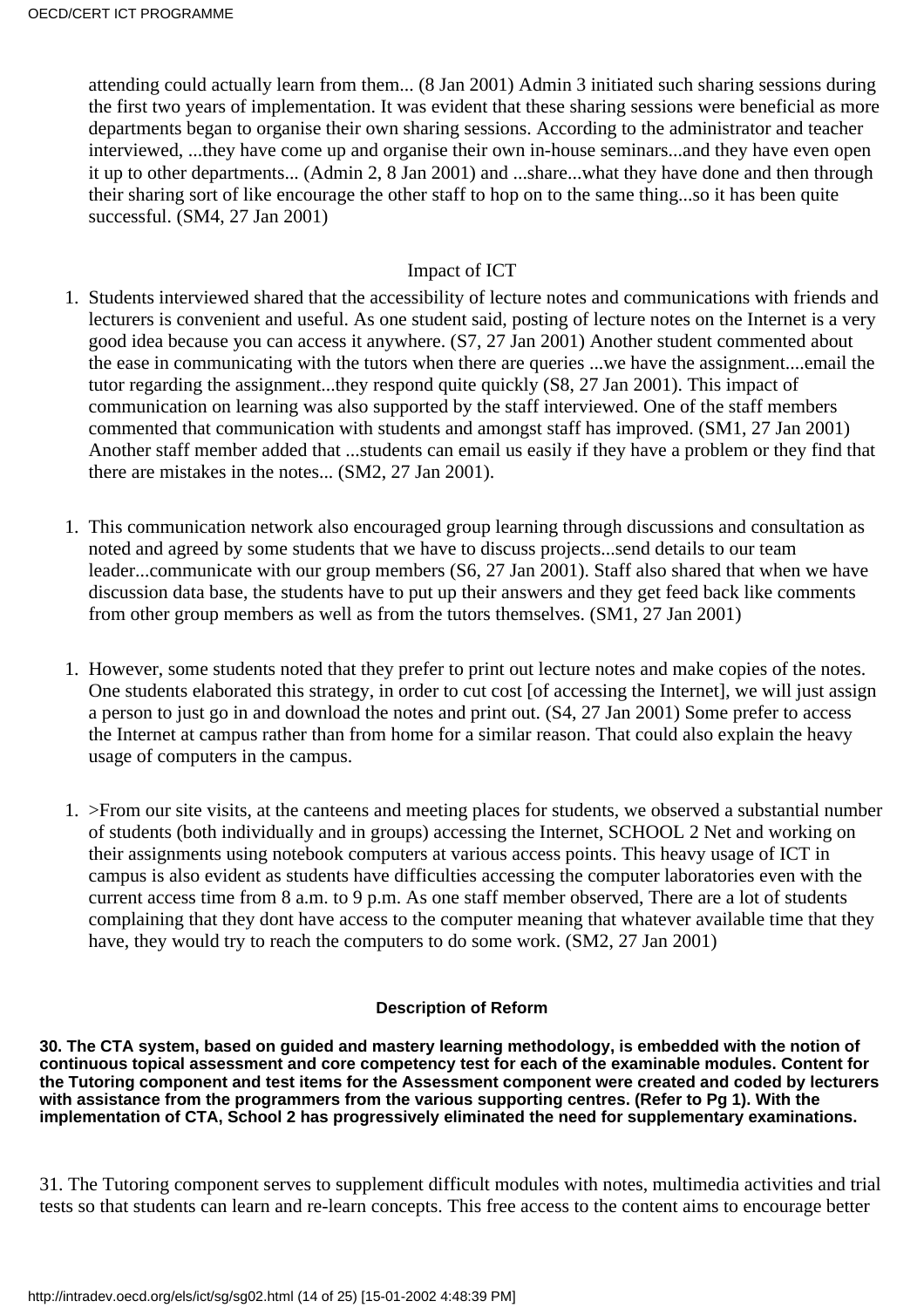students to get ahead with certain modules and spend more time on other activities. As quoted by a student we can access the data base any time we want, 24 hours around the clock. (S2, 27 Jan 2001) It also provides students with adequate learning time to digest the content taught in lectures without increasing the staff tutoring workload. Students are allowed to take as many trial tests as [they] want (S1,S2, 27 Jan 2001) until they are confident to be assessed. Students who do not attain the core competencies prescribed in each module are guided and allowed to continue practising.

32. The Assessment component aims to assess and monitor students understanding of concepts. Students progress and performance can be monitored with information pertaining to students personal statistical data (e.g. Department, Module, Group Level), time spent on each question and their responses. Through this performance feedback, the system calibrated test items according to difficulty level to enhance the quality of computerised assessment. Students need to achieve 80% or more for each assessment needed to complete a module before proceeding to take the final written examination for grading purposes.

**33. To support the operations of CTA system, the SCHOOL 2-ONE Operating Team, comprising an operation manager, a network manager and a system manager, is formed. This Operating Team also oversees a group of 40 technical support officers who man 46 computer laboratories under the CTA programme. The technical support officers were employed to help staff and students handle technical problems. In addition, each department has its own technical support officer.**

**34. Under the Mobile Computing project, students own notebook computers which can be connected to the campus network SCHOOL 2 Net. To date, about 2000**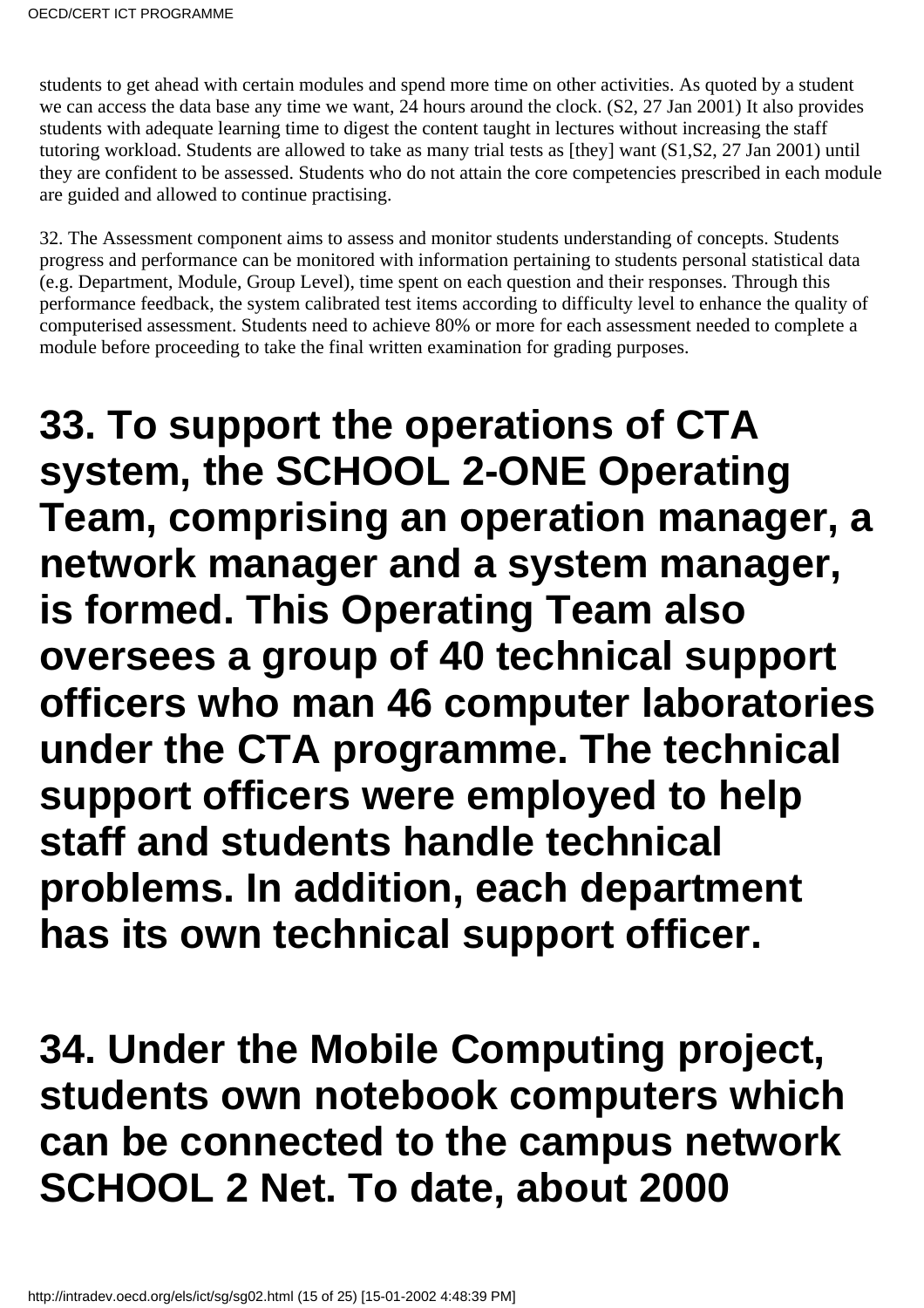**students own notebook computers. Currently, School 2 is implementing the wireless access system. The existing and new classrooms will be fitted with wireless network access points. These rooms can be used as conventional classrooms as well as computer laboratories using mobile computers.**

### **Impact of Reform**

<span id="page-15-0"></span>1. Of the 400 modules offered, one-third is in the form of computerised tutorial. Lecture notes are placed online for the students to access anytime, anywhere. This reform has promoted independent learning as one of the staff members highlighted ...they are more independent now and what I like is that they always come back to me with alternatives ... (SM2, 27 Jan 2001). Another staff member agreed, they will be more independent...go into the web and look for information rather than just wait for notes to be given. (SM1, 27 Jan 2001) Students interviewed shared their views about independent learning using CTA system, ...they will just teach us and then we will be left to do our revisions through the...tutoring system. (S2, 27 Jan 2001) and because like there s certain things [information] you want to find quickly...you want to go and surf the Internet...get information from the whole system. (S8, 27 Jan 2001)

#### **36. The staff felt that their workload has been considerably lightened. One staff member summarised, ...after it becomes computerised...marking is taken out of the work load, so right now, the members are very happy with it. (SM2, 27 Jan 2001)**

- 1. Students are motivated to learn continuously through the use of ICT. One of the students was motivated to use the CTA system, ... CTA helps most of us to easier to pass [the assessment]. (S3, 27 Jan 2001). Admin 2 commented that it [ICT] makes learning more interesting for the students...students are more empowered. (8 Jan 2001) Another staff member said about continuous learning, because of the Tutoring [component], students are guided in their learning...dont have to lay off studying until end of the year or just before the test. (SM2, 27 Jan 2001)
- 1. However, it was also noted by the students that the Assessment component in CTA system only awards marks for the correct answer and not for the working. If the answer is just wrong even though you know how to do the working, you will actually get zero mark for the answer. (S4, 27 Jan 2001)
- 1. One student shared on the impact of the Mobile Computing programme, students also do more research, more projects using the mobile computing and computers... (SM4, 27 Jan 2001)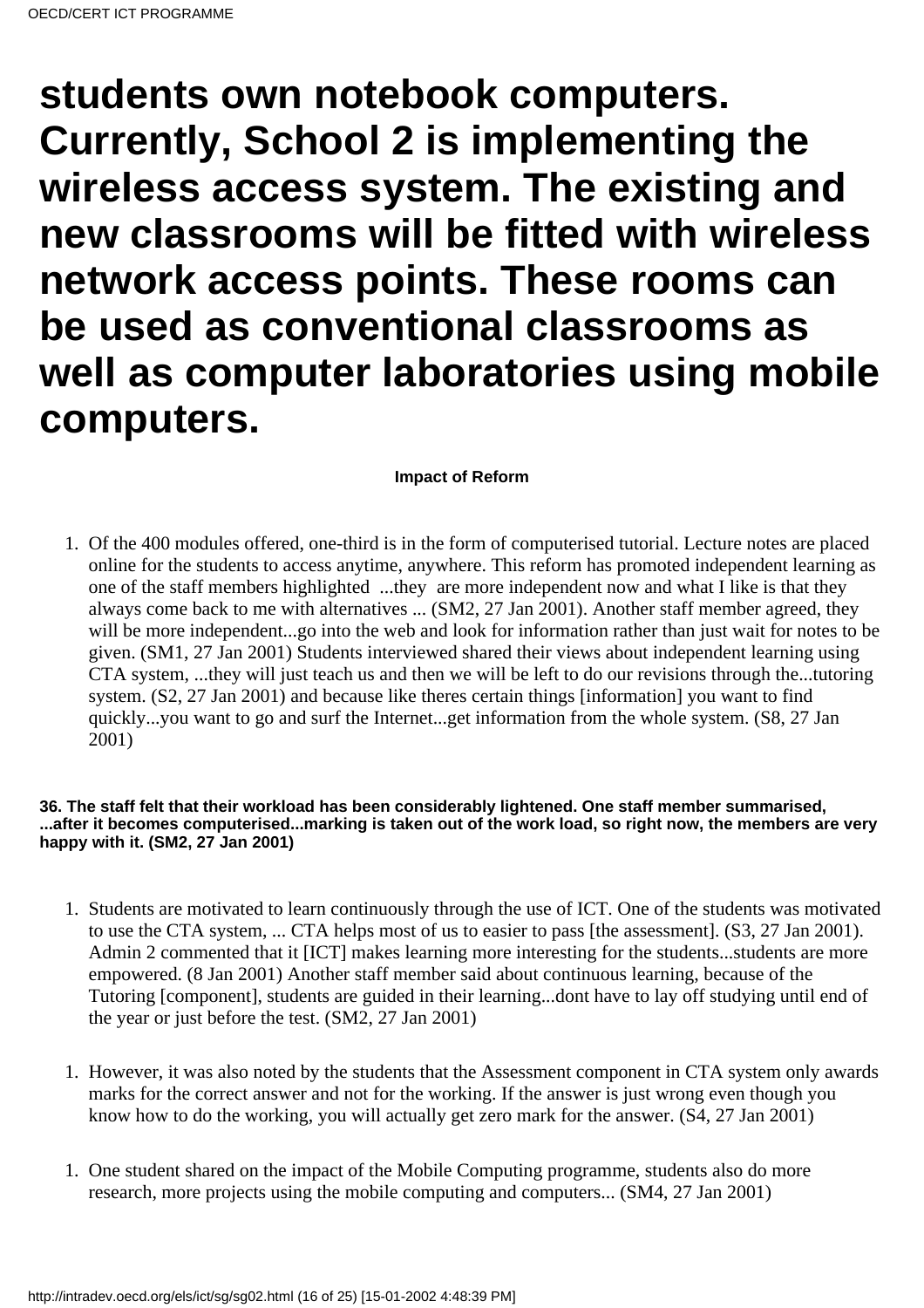1. However, the Mobile Computing programme also brought about added responsibility for students. One student said, Out of 5 days, I carry the laptop for 4 days and it is ...really heavy although it is on the average about 3 kg... (S5, 27 Jan 2001) Security of notebook computers also posed a problem for students.

### **Hypothesis 1**

<span id="page-16-0"></span>Technology is a strong catalyst for educational innovation and improvement, especially when the World Wide Web is involved. The rival hypothesis is that where true school-wide improvement is found, technology served only as an additional resource and not as a catalyst, that the forces that drove the improvements also drove the application of technology to specific educational problems.

- 1. In our study of the reform, there is evidence to show that technology served as an important resource to support the reform. By virtue that the reform is technological in nature, the use of web-based technologies is imperative for School 2 to realise the vision of ubiquitous computing with learning taking place anytime, anywhere. However, there are other forces that drove the reform and the application of technology.
- 1. One of the driving forces is the anticipation that the workforce of the future require technological skills. School 2 felt a need to prepare and develop their graduates to be relevant to this workforce by equipping them with ICT skills. As put forward by Admin 3, ...the purpose of the reform is to ensure that students are using computers effectively while in the process of learning ...by the time they graduate, they are already well versed in computing and be able to apply whatever they learned into the job immediately...so this is what we want to see. (21 Nov 2000). This driving force not only plays an important role in the conceptualisation of the reform but also kept the reform moving by improving the existing technologies and exploring new ones such as Artificial Intelligence. Another staff member mentioned, ...because the whole world is moving that direction. In a way, we have no choice. We got to try even though we may not get successful first round, second round...(SM3, 27 Jan 2001).
- 1. Another driving force is staff s motivation. The staff believed that the use of ICT for teaching and learning is beneficial for both the students and staff as reflected in the section on the impact of ICT and reform. (Refer to Pg 12, 13 and 16). As Admin 2 noted, ...whatever development they are doing in this area of ICT, it enhances teaching and learning...it is ultimately going to benefit your students...that is a good justification and motivation for the staff. (8 Jan 2001) Another motivating factor for staff in driving the reform is the lightening of workload. As one staff member shared, ...it sorts of relieves my load a fair bit... (SM2, 27 Jan 2001) It was also noted that the number of planned modules to come on board the CTA system is more than what was planned in the first 3 years of implementation from 1998 to 2000. (See Appendix E : Implementation Phases). This was due to staff members who volunteered to come on board earlier, an indication of their high motivation level (Admin 3, 31 May 2001).
- 1. Therefore, although technology serves as a platform for the reform, what actually drove the reform was the school s belief that the use of technology was inevitable; indeed the use of technology is critical, whether it is to prepare their students for the future workforce or to enhance teaching and learning.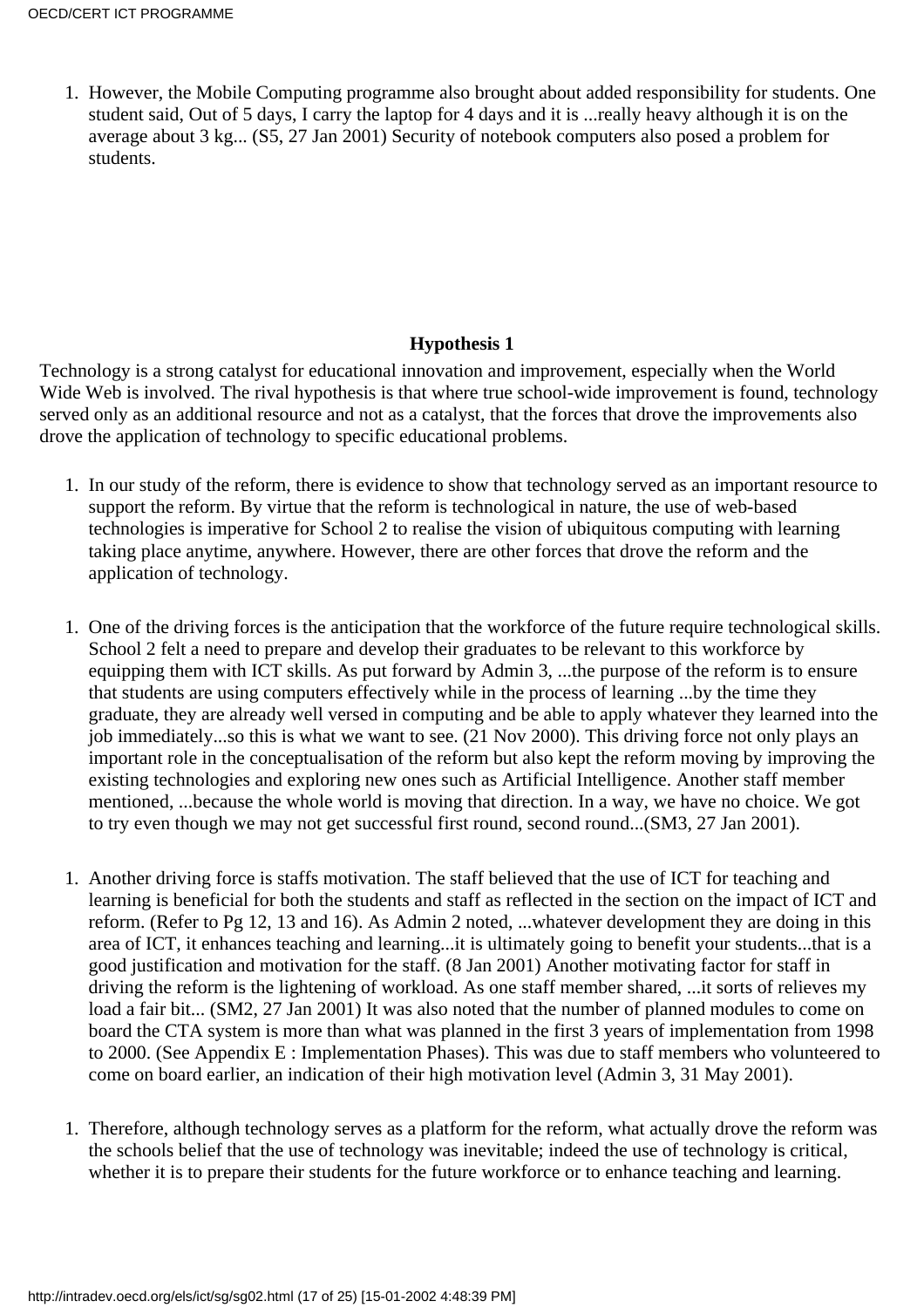# **Hypothesis 2**

<span id="page-17-0"></span>The diffusion of the innovation/improvement (and therefore of ICT) followed the traditional diffusion pattern for innovations, as outlined by Rogers (1995). The rival hypothesis is that technology functions differently from traditional innovations and that therefore different diffusion patterns occur.

- 1. There is evidence that the diffusion pattern of the reform basically follows the traditional diffusion pattern outlined by Rogers (1995).
- 1. The management s intention was to roll out the reform in phases. (Refer to Appendix E: Implementation Phases). They worked out, using linear regression, the number of modules which should be computerised over 8 years, in order to achieve the target of 400 assessment modules and 120 tutorial modules. (Refer to Pg 8).
- 1. During Phase I of the implementation, five departments with staff of strong ICT background and competency level were identified to come on board early and act as role model for other departments to encourage them to come on board. As mentioned by Admin 2 who was also in the Steering Committee, we identify suitable departments particularly department that we know will be good role models....to encourage others ... (8 Jan 2001). They were the early adopters of the reform. Besides the 5 selected departments, other departments decided when to come on board and which modules to computerise, based on guidelines provided by the committee. One of the selection guidelines for computerised tutoring and assessment modules is that the modules must involve a large population of students. The decision to come on board was made by the module leaders and endorsed by their respective Heads of Department.
- 1. By the end of Phase II of implementation, all departments were involved in the reform except for Film & Media Studies department due to the nature of their modules which did not land themselves to computerised assessment and tutoring. The actual number of modules embarked on the system was much higher than planned during Phase II and III as more module leaders volunteered to go on board. (See Appendix E: Implementation Phases). It was during these two phases that the majority of the departments were involved in the reform.
- 1. Within each department, some staff members were not willing to embark on the reform and they were the late adopters who were very cautious and required a lot of convincing.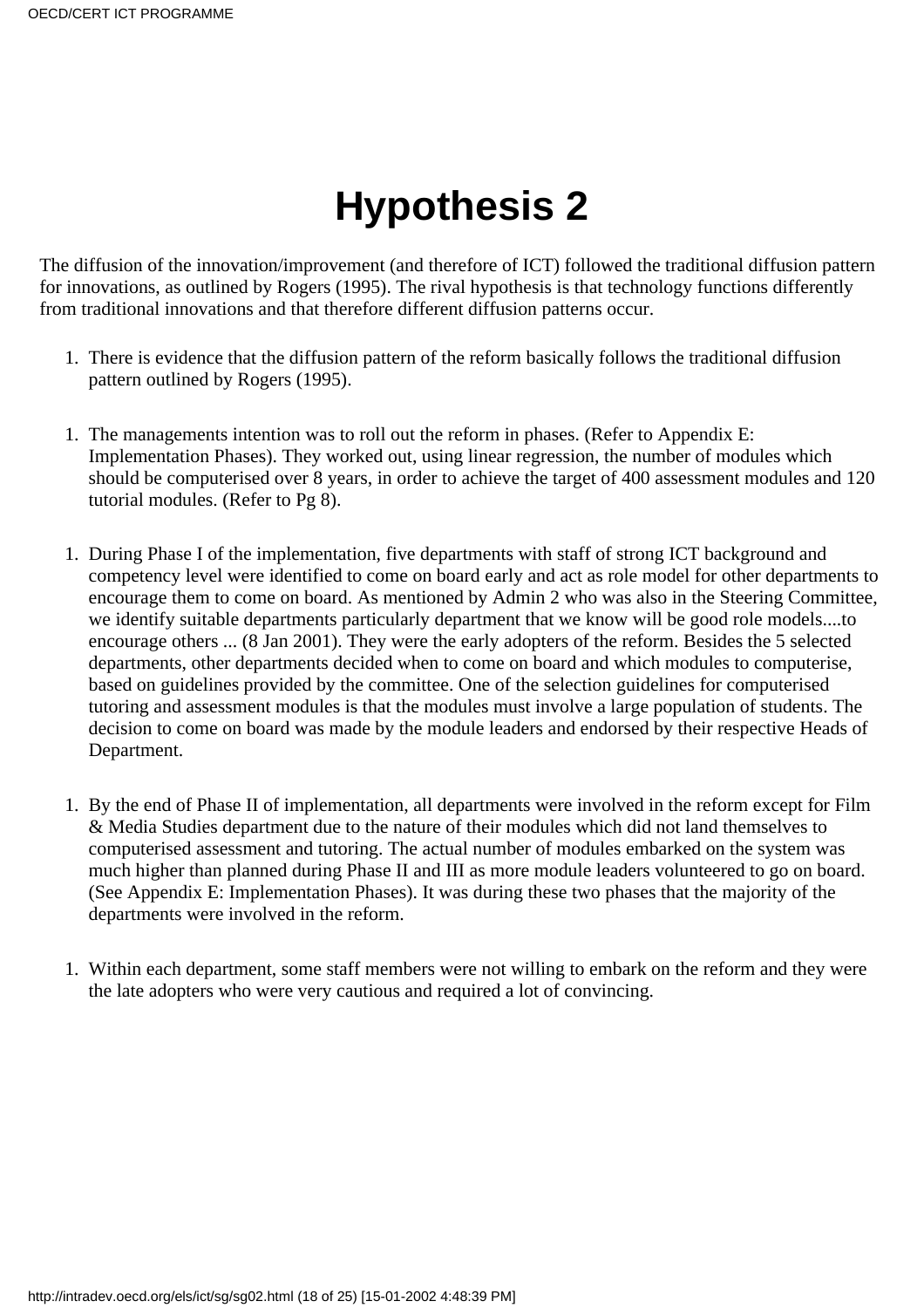### **Hypothesis 3**

<span id="page-18-0"></span>Successful implementation of ICT depends mostly upon staff competence in the integration of ICT into instruction and learning. This hypothesis assumes that teachers mediate ICT applications when they are successful, and that ICT s academic value relates positively to teacher competence. The rival hypothesis is that the school technological infrastructure and student ICT competence rather than staff competence determine ICT implementation outcomes.

- In School 2, successful implementation of ICT depends not only on staff competency but also on the 1. technological infrastructure and student ICT competencies.
- 1. About 70 75% of the courses conducted in School 2 are technology related. Staff in these departments were already equipped with necessary ICT skills (using word processor, search for information on the World Wide Web, send and receive email and present information using PowerPoint etc) as they have been using ICT extensively for their teaching. These staff acted as role models for others in using ICT for teaching. Sessions were organised for staff members to share with other departments the difficulties they encountered in the implementation of new initiatives and their strategies in overcoming these barriers as well as success stories to encourage other staff members. Feedback from staff were good and there was also an increase in the number of departments organising such sharing sessions. In this reform, staff are required to design web-based teaching materials, create test items, facilitate on-line discussions and communicate with students through e-mailing. Trainings were provided to staff when the reform was implemented to equip them with the necessary skills. All new staff members were required to attend basic courses in which they were inducted into using IT in teaching and learning. This shows that School 2 put a lot of emphasis on staff competency. In School 2, staff need to be equipped with certain level of ICT competency as Admin 2 commented that ...in our recruitment...we now recruit people with certain basic IT skills. So that they are not afraid of using IT in their teaching. (8 Jan 2001) Staff were also encouraged to upgrade their IT knowledge through 250 web-based IT modules available on-line whereby they can access them anywhere and anytime.
- 1. Student ICT competency also played a critical role in successful implementation of the reform. School 2 strategised the reform to focus their beginning effort on students as they felt it would be able to drive the staff in adopting the reform. As Admin 3 said, by focusing on the e-learning, we ensure students are learning from the computers in a very rapid pace and they get the benefits ...then influence the teaching later on. (21 Nov 2000) Although there was no quantitative evidence to determine the competency level of students, our classroom observations, site visits and interviews show that students were comfortable with the use of ICT in their learning. All students use ICT for communication, discussions, receiving and submission of assignments, indicating a level of competency. One staff member observed that, students [are] perpetually using the computers...even in classroom presentation...using PowerPoint, Microsoft Word and Excel to present their answers... (SM1, 27 Jan 2001)
- 1. Technological resources and infrastructure is another key factor towards successful implementation of ICT. It was noted by students and staff members that the lack of facilities is a barrier in the implementation. School 2 realised the importance of this key component and has invested to build and convert more rooms to computer laboratories. The move towards Mobile Computing to ease the constraints on the computer laboratories is another indicator of the importance of sufficient infrastructure. There is also strong technical support in School 2 as one staff mentioned, ...we have our own department technical officer that attends to the hardware, software problems and also if it has got to do with the note book then they have to go back to the vendors but when it comes to [SCHOOL 2 ONE] is more CBLC and MSC [Mathematics, Science and Computing] that will look into the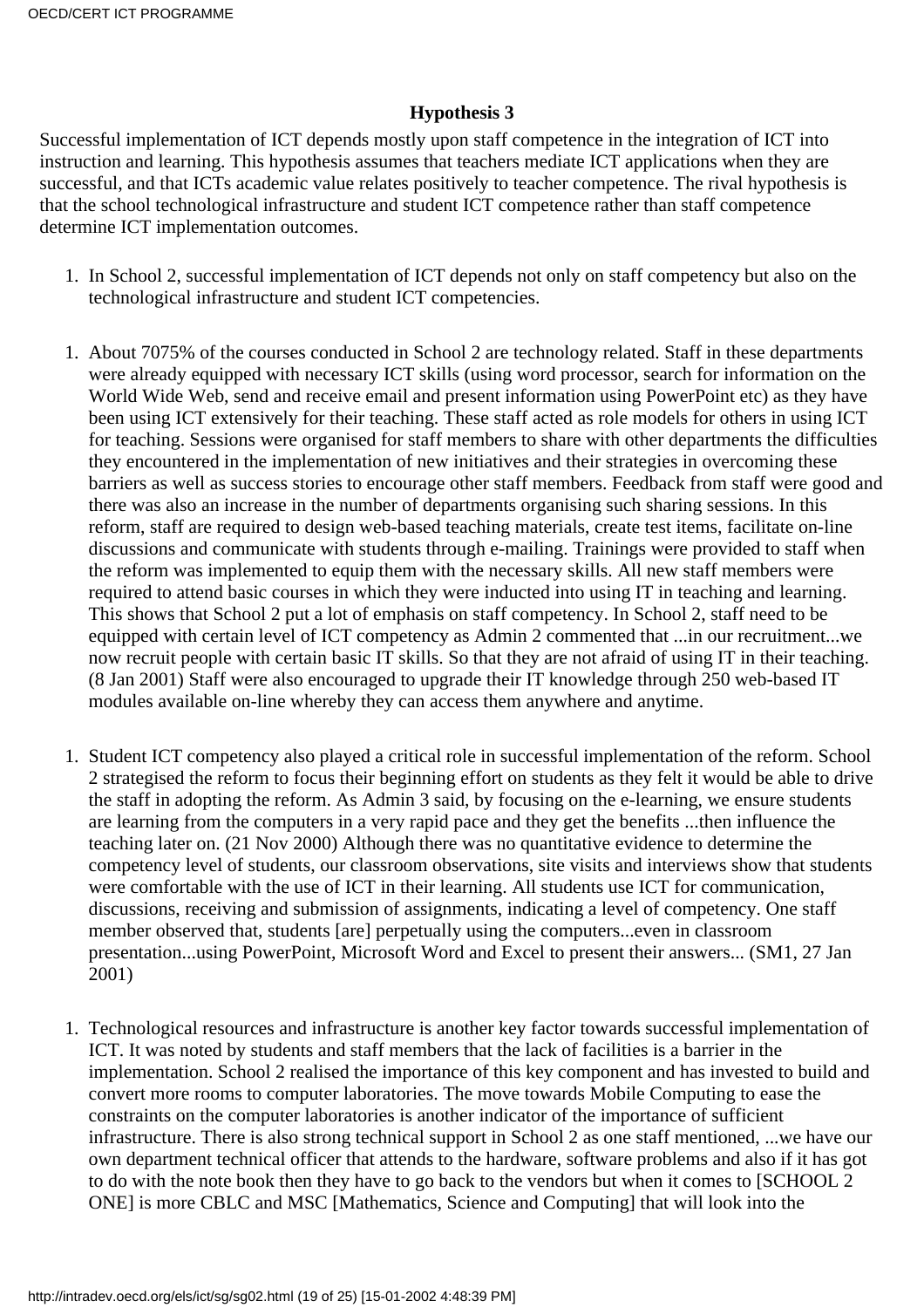operational side of it. (SM1, 27 Jan 2001)

### **Hypothesis 4**

<span id="page-19-0"></span>Gaps in academic performance between high and low ability students will not increase when all students have equal access to ICT. The rival hypothesis is that equal access to ICT will lead to high ability students increasing the performance gap with low ability students.

- 1. Evidences gathered in our study do not support hypothesis 4 or its rival.
- 1. In School 2, high and low ability students have equal access to ICT. Lecture notes and tutorial material can be access campus-wide by any students. Students involved in the Mobile Computing programme each has a notebook computer and can get access to ICT anywhere in the campus. Students without notebook computer were able to access the computer facilities until 9 p.m. All students were able to access from home as each was given a dialup account.

56. According to staff interviewed, all students benefited from using ICT although the low ability students were likely to benefit more as compared to the high ability students. Admin 3 said that The CTA program...better support the weaker students ...because that give them the framework, the boundary for them to learn... (21 Nov 2000) Another staff member said, It gives weaker students more opportunity and time to learn at their own pace. (SM1, 27 Jan 2001) Low ability students felt more confident when they were able to retake their tests until they achieved the required grade before taking the final examinations. As noted by one staff member, the weaker students will benefit from this more because they are given a chance of re-test it also means that their score can improve ... (SM1, 27 Jan 2001).

- 1. Beyond the CTA system, all students learnt to be more independent and source for relevant information from the Internet for their projects. Students were able to email their queries and assignments to their lecturer and vice versa. ICT allows them to explore and learn through discovery.
- 1. Such benefits do not necessary register in academic performance as proposed in hypothesis 4. Moreover, equity in access to ICT may not be the only factor that affects the academic performance gap.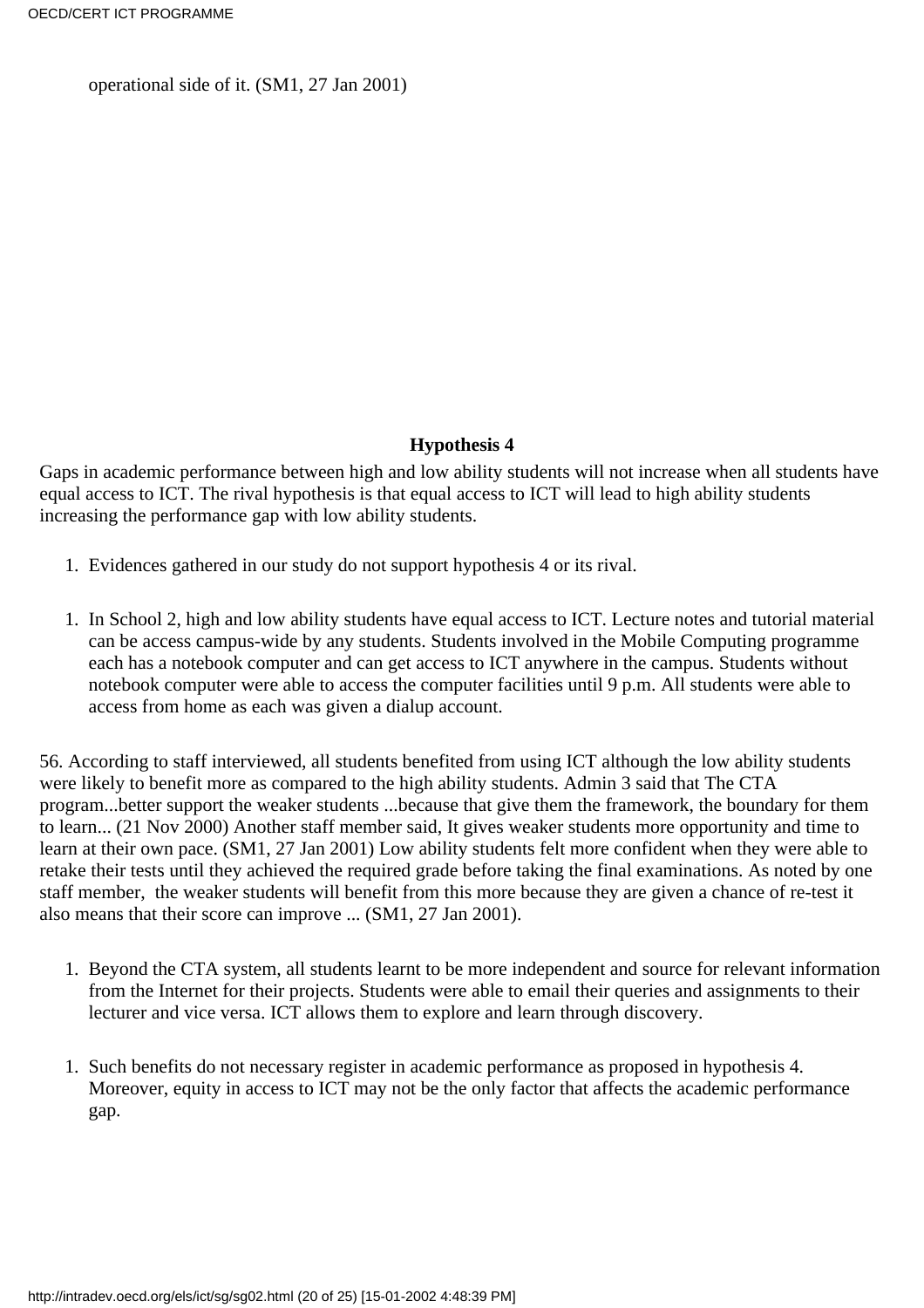# **Hypothesis 5**

<span id="page-20-0"></span>The use of ICT will lead to the same or higher academic performance. The alternative hypothesis is that ICT use will lead to a lowering of academic standards.

- 1. Evidences gathered in the study show that the use of ICT leads to higher academic performance. However, it is noted that the use of ICT may not be the sole factor that leads to higher academic performance.
- 1. A comparison between students failure rates in two groups of examinable modules one group under CTA system and the other group consisting of the rest of the examinable modules not on board the CTA system was done over 2 academic years from July 1995 to January 2000. [Refer to Appendix F : Performance Status]
- 1. It is noted that the average failure rates of both groups dropped marginally over the years although the SCHOOL 2-ONE CTA group has a faster drop of failures. This strongly suggests that the students have benefited from the learning experience under School 2-ONE. On the other hand, it is noted that there is a drop in failure rate among those non-SCHOOL 2-ONE group. This positive impact may not necessarily be solely attributable to SCHOOL 2-ONE but is indicative in nature.

### **Projection of Future**

- <span id="page-20-1"></span>Emphasis is given to benchmark and measure the progress of the Master Plan consistently by achieving 1. the ISO 2000 and implementing quality management system. School 2 wants to learn from the findings of the progress gauges to further improve future plans. Currently, there are plans to set up SCHOOL 2 Net 2, a broad band network campus-wide.
- 1. There are also plans to explore assessment using the wireless mobile computers and making an improved version of the CTA system that includes features like marking essay and implementing adaptive proficiency tests.
- A committee, e-School 2, has been set up to update ICT initiatives and chart future direction. 1. Harnessing ICT for administrative purposes, School 2 will be focusing on e-administration to explore newer ways of managing administration procedures. On a bigger scale, School 2 has the intentions to encapsulate e-learning and e-teaching under the term e-Education and to integrate the e-Education with the e-administration so that the use of ICT would steer towards their vision of ONE community.
- 1. In view of the fact that the school does continual benchmarking and evaluation of their Master Plan, has definite future plans, and has set up a new committee to look at future directions, it is highly likely that the reform will be sustained and even improved on .
- 1. *Multimedia Education Master Plan 1997 2002*
- 2. Presentation Slides by Head of Department/Maths Science Centre
- 3. *Multimedia Education Master Plan 1997 2002*
- TOTE Board is an additional funding source for schools and institutions embarking on specific 4. educational initiatives.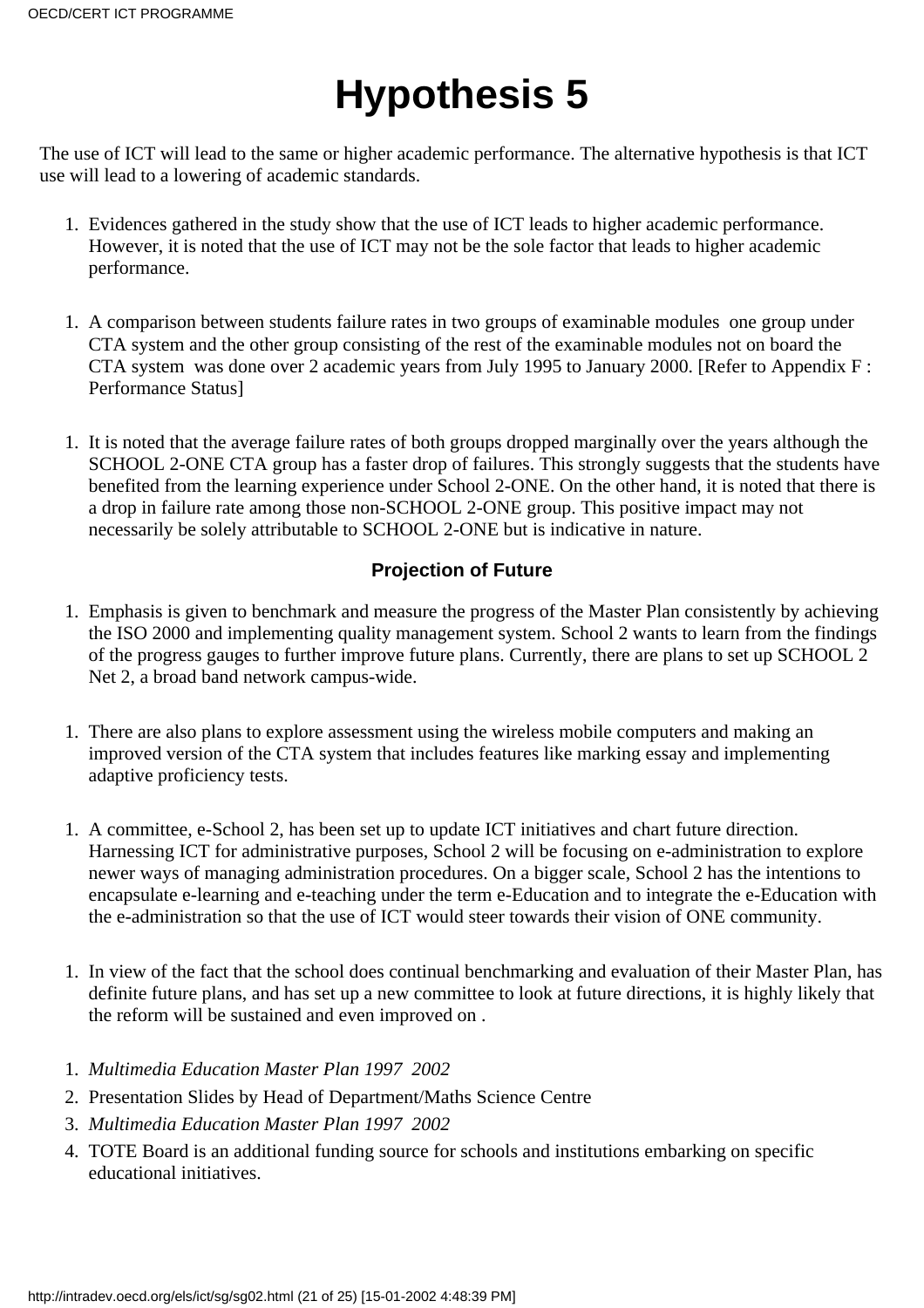## **Appendix A : Research Records**

## **Research Team**

<span id="page-21-0"></span>

| Manonmani Mookaiah          | Senior IT Instructor                                |
|-----------------------------|-----------------------------------------------------|
| $ $ (Leader)                | <b>IT Training, Educational Technology Division</b> |
| Jumaliah bte Ahmad          |                                                     |
| $\Lambda$ Sasistant Leader) |                                                     |
| Lim Li Kiang                |                                                     |
| Willy Tan                   |                                                     |

### Period of Study

| <b>Contact Period</b>                 | $\langle$ Date(s)                                 |
|---------------------------------------|---------------------------------------------------|
| First contact                         | $\ 2 \text{ Nov } 2000\ 2 \text{ hrs}\ $          |
| Data collection period                | $\ 2 \text{ Nov} 2000 \quad 27 \text{ Jan } 2001$ |
| Follow-up contact                     | 28 Dec 2000 31 May 2001                           |
| $\left\ $ (e.g. verification of data) |                                                   |

### Summary of Data Collected

| <b>Type &amp; Quantity of Data</b> | <b>Average time</b><br>spent     | People involved                           |
|------------------------------------|----------------------------------|-------------------------------------------|
| $\parallel$ 4 Interviews           | $ 2$ hours per<br>interview      | 4 Administrators                          |
| 4 Focused Group discussions        | $ 2$ hours per<br>discussion     | $ 4 \times 1 $ staff members and 8 pupils |
| 2 Classroom Observations           | $\beta$ hours per<br>observation | 1 teacher and 80 pupils                   |
| School s IT programme              | 3 hour reading                   | N.A.                                      |
| School s web site                  | 1 hour reading                   | N.A.                                      |

### Legend of Data Sources

| Admin 1            | Deputy Principal/Academic                |
|--------------------|------------------------------------------|
| Admin 2            | Director / IPD                           |
| Admin 3            | Head / Maths, Science & Computing Centre |
| Admin 4            | Head / Accountancy                       |
| SM1, SM2           | Staff Members involved in reform         |
| SM3, SM4           | Staff Members not involved in reform     |
| $\overline{S1}$ S5 | Students involved in reform              |
| S6 S8              | Students not involved in reform          |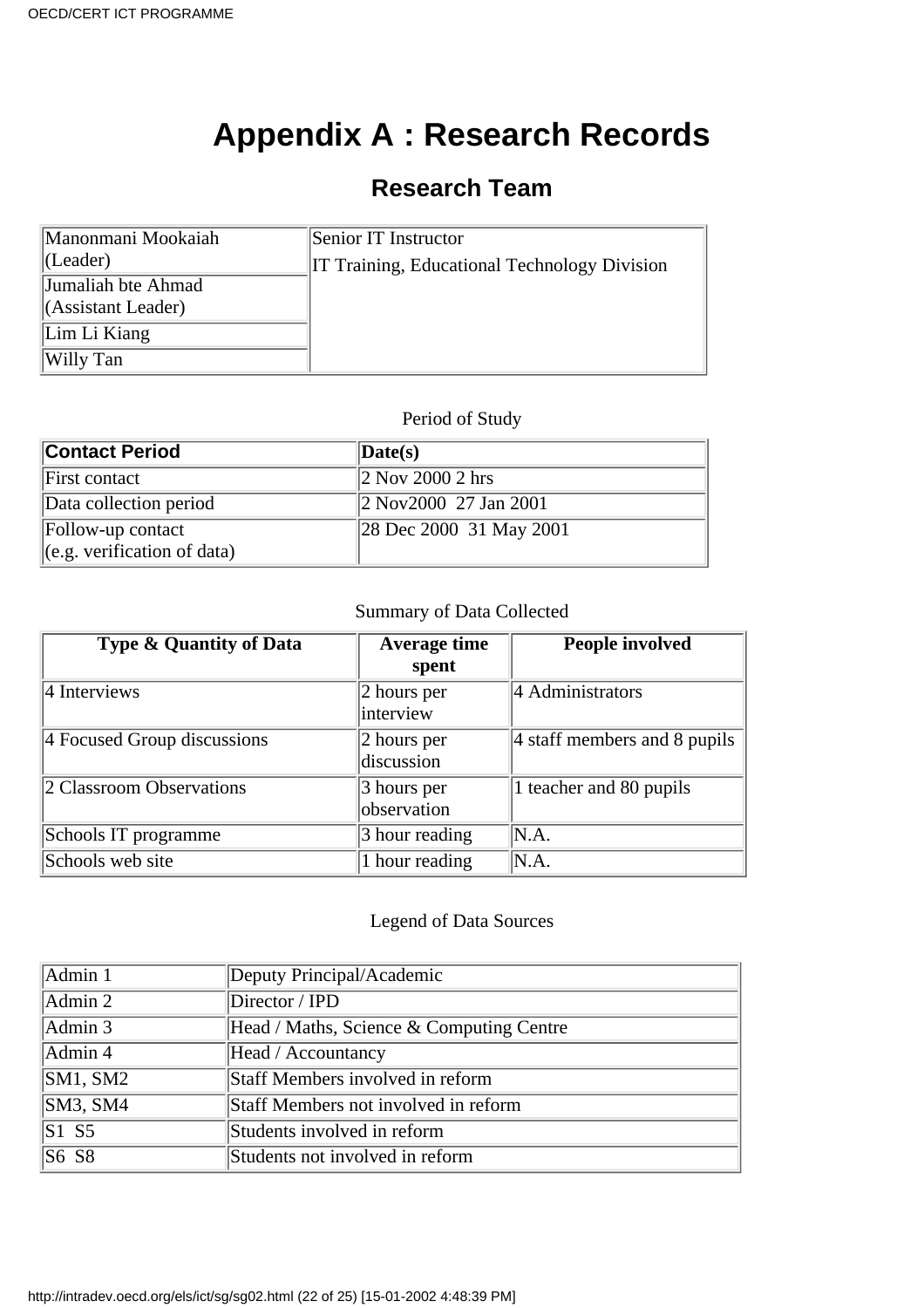### **Appendix B : ICT Practices Survey for Teachers**

### <span id="page-22-0"></span>**OECD/CERI ICT PROGRAMME**

### **ICT Practices Survey for Teachers at School 2 (Figures in Percentages)**

Number of staff members surveyed: 59

Percentage of staff members from total staff: 7.3%

### **A How comfortable are you with using a computer to do each of the following?**

|  |  | Ratings: 1 - Very Comfortable 2 - Comfortable 3 - Somewhat comfortable 4 - Not at all comfortable |  |
|--|--|---------------------------------------------------------------------------------------------------|--|
|  |  |                                                                                                   |  |
|  |  |                                                                                                   |  |
|  |  |                                                                                                   |  |

|              |                                                            |    |    |    | 4        |
|--------------|------------------------------------------------------------|----|----|----|----------|
| $\mathbf{1}$ | write a paper                                              | 71 | 25 | 3  | $\Omega$ |
|              | 2 search for information on the World Wide Web (WWW)       | 66 | 24 |    | 3        |
|              | 3 create and maintain web pages                            | 25 | 22 | 36 | 17       |
|              | 4 use a data base                                          | 27 | 32 | 36 | 5        |
|              | 5 develop a data base                                      | 19 | 32 | 34 | 12       |
|              | 6 send and receive e-mail                                  | 83 | 14 | 2  | 2        |
|              | 7 write a program                                          | 27 | 20 | 34 | 19       |
|              | 8 draw a picture or diagram                                | 44 | 36 | 15 | 3        |
|              | 9 present information (e.g., use PowerPoint or equivalent) | 61 | 32 | 2  | 2        |
|              |                                                            |    |    |    |          |

### **B How important is each of the following computer-related skills for your teaching? Ratings: 1 - Very Important 2 - Important 3 So-So 4 - Not important at all**

| 10 write a paper with a word processor                           |    |    | 5  |          |
|------------------------------------------------------------------|----|----|----|----------|
| 11 search for information on the WWW                             | 69 | 22 | 8  | 0        |
| 12 create Web pages                                              | 53 | 32 | 12 | $\Omega$ |
| 13 use a data base                                               | 15 | 36 | 29 | 17       |
| 14 develop a data base                                           | 14 | 41 | 36 | 10       |
| 15 send and receive e-mail                                       | 5  | 31 | 49 | 15       |
| 16 write a program                                               | 78 | 14 | 5  |          |
| 17 draw a picture or diagram with a graphing/drawing application | 14 | 24 | 37 | 25       |
| 18 present information (e.g., use PowerPoint or equivalent)      | 32 | 36 |    | 10       |

### **C During the past school year, how often did your students on average do the following for the work you assigned?**

**Ratings: 1 Several times each week 2 Several times each month 3 A few times 4 - Never**

|                                                  |    | $\mathcal{D}$ | 3  |     |
|--------------------------------------------------|----|---------------|----|-----|
| 19 use the World Wide Web                        | 25 | 36            |    | 12  |
| 20 create web pages                              | 3  | 8             | 37 | 36  |
| 21 send or receive e-mail                        | 24 | 31            | 32 | 5   |
| 22 use a word processing program                 | 32 | 51            | 10 |     |
| 23 use a computer to play games                  | 17 | 3             | 12 | -61 |
| 24 use a spreadsheet                             |    | 20            | 36 | 34  |
| 25 use a graphics program                        | 12 | 8             | 53 | 25  |
| 26 join in an on-line forum or chat room         |    | 10            | 39 | 39  |
| 27 use a presentation program (e.g., PowerPoint) | 5  | 34            | 39 | 22  |
|                                                  |    |               |    |     |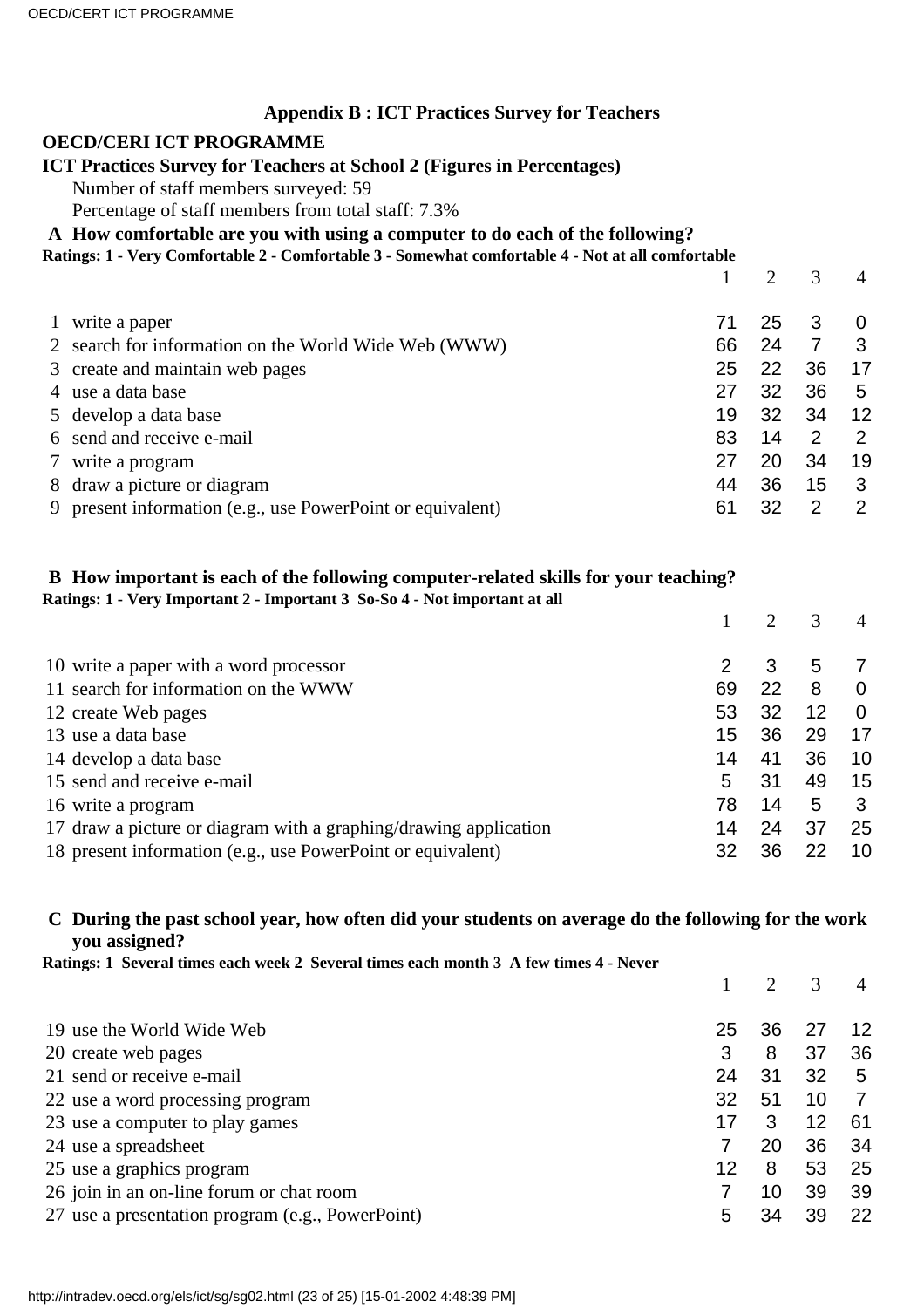| 28 use an instructional program (including simulations) |  | 15 12 25 39 |  |
|---------------------------------------------------------|--|-------------|--|
| 29 other computer uses (please specify)                 |  | 7 10 14 10  |  |

|    |                                                                                                                                         |                            | Good           | Fair            | Poor                  |
|----|-----------------------------------------------------------------------------------------------------------------------------------------|----------------------------|----------------|-----------------|-----------------------|
| 30 | How would you rate your ability to use a computer?                                                                                      |                            | 82             | 16              | 2                     |
|    |                                                                                                                                         |                            |                |                 |                       |
|    | Answer questions 31 - 38 based on experiences or policies from the last school year.                                                    |                            |                |                 |                       |
|    |                                                                                                                                         |                            |                | Yes             | N <sub>o</sub>        |
| 31 | Was student computer use ever evaluated for grading?                                                                                    |                            |                | 59              | 41                    |
| 32 | Did you create or modify a Web site with any of the classes that you taught?                                                            |                            |                | 36              | 64                    |
| 33 | Did you participate as a student or instructor in a virtual course through the<br>Internet/World Wide Web?                              |                            |                | 41              | 59                    |
| 34 | Did you involve your students in collaborative learning over the Internet/World<br>Wide Web with students from other classes?           |                            |                | $\overline{17}$ | 83                    |
|    |                                                                                                                                         | all                        | most           | some            | little                |
| 35 | What portion of the computer use in your classes was directly<br>related to the course content?                                         | 22                         | 42             | 32              | 3                     |
| 36 | What portion of the computer use that you assigned was done<br>by students individually?                                                | 16                         | 41             | $\overline{36}$ | $\overline{7}$        |
|    |                                                                                                                                         | some restrictions          |                |                 | designated sites only |
| 37 | If you assigned World Wide Web searching, how much<br>freedom did you allow students in locating sites to visit?                        | 75                         |                |                 | 25                    |
|    |                                                                                                                                         | several<br>times a<br>week | a few<br>times | never           | no<br>computer        |
| 38 | If you have a computer at home, how often did you use it for<br>preparing for teaching?                                                 | 50                         | 39             | 3               | 8                     |
|    |                                                                                                                                         |                            |                |                 |                       |
|    |                                                                                                                                         |                            |                | Yes             | N <sub>o</sub>        |
| 39 | Are you currently using technology to collaborate with other teachers<br>(professional chat rooms, forums, network system or the like)? |                            |                | 37              | 63                    |
|    |                                                                                                                                         | >12                        | $6 - 11$       | $1 - 5$         | none                  |
| 40 | How many e-mail messages do you send each week on<br>average?                                                                           | 86                         | 10             | 3               | $\overline{0}$        |
|    | How many of the following have you ever done? Please tick the appropriate boxes.                                                        |                            |                |                 |                       |
| 41 | made changes to a computer s hardware                                                                                                   |                            |                |                 | 39                    |
| 42 | updated an application program (word processor, graphics program, etc.)                                                                 |                            |                |                 | 73                    |
| 43 | recovered a damaged file                                                                                                                |                            |                |                 | 54                    |
| 44 | created a web site                                                                                                                      |                            |                |                 | 49                    |
| 45 | developed a data base                                                                                                                   |                            |                |                 | 39                    |
|    |                                                                                                                                         |                            |                |                 |                       |

### <span id="page-23-0"></span>**Appendix C : Students Profile**